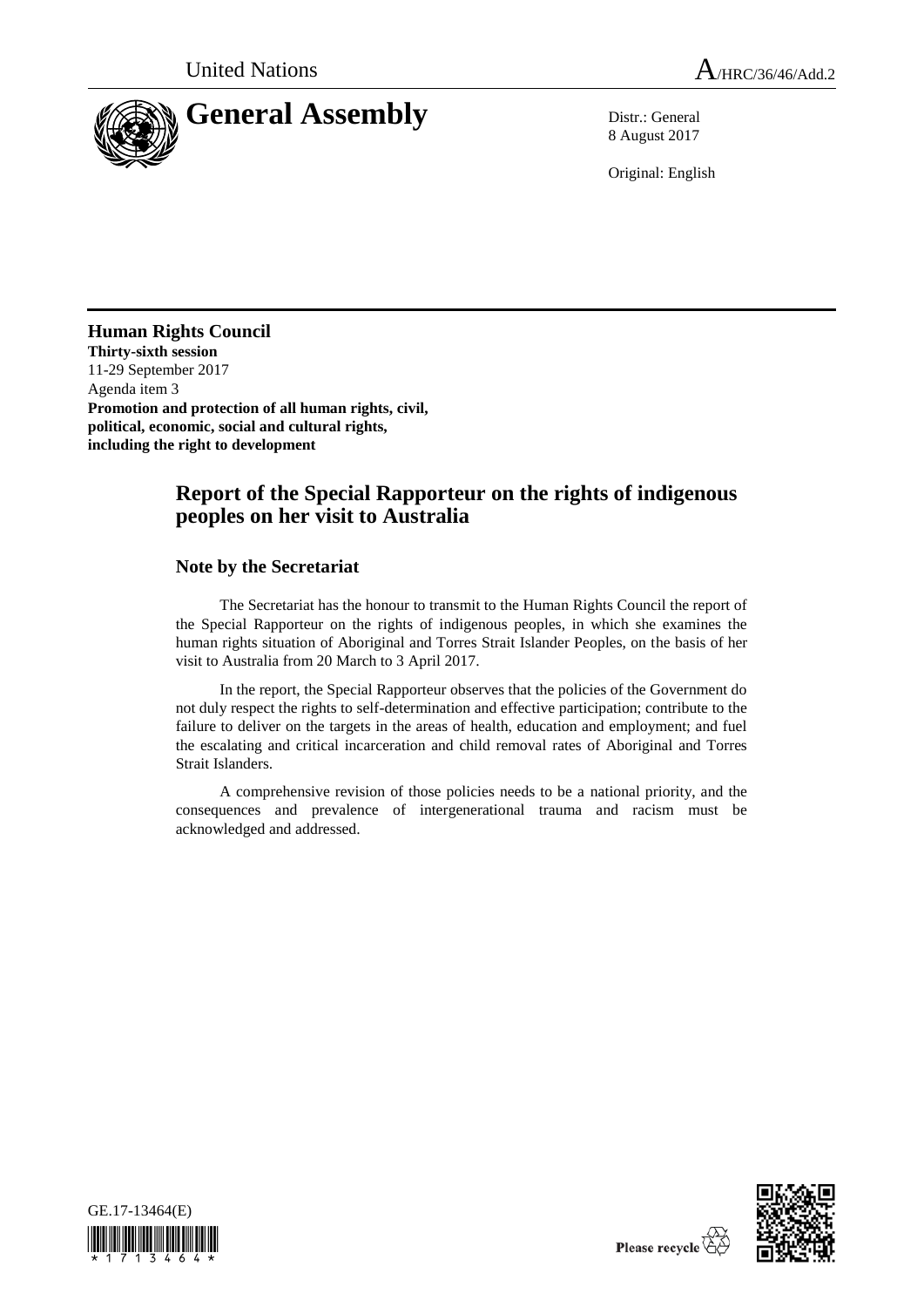# Report of the Special Rapporteur on the rights of indigenous peoples on her visit to Australia\*

## Contents

|      |                |  | Page |
|------|----------------|--|------|
| L.   |                |  |      |
| П.   |                |  |      |
| III. |                |  |      |
| IV.  |                |  |      |
| V.   |                |  | 5    |
|      | A.             |  | 5    |
|      | <b>B.</b>      |  | 6    |
|      | C.             |  | 7    |
|      | D.             |  | 7    |
|      | E.             |  | 7    |
|      | $F_{\cdot}$    |  | 8    |
|      | G.             |  | 9    |
|      | H <sub>1</sub> |  | 9    |
|      | $\mathbf{I}$ . |  | 10   |
|      | J <sub>r</sub> |  | 10   |
|      | Κ.             |  | 11   |
|      | L.             |  | 12   |
|      | M.             |  | 15   |
|      | N.             |  | 16   |
|      | O.             |  | 16   |
|      | P.             |  | 16   |
|      | Q.             |  | 17   |
| VI.  |                |  |      |

<sup>\*</sup> Circulated in the language of submission only.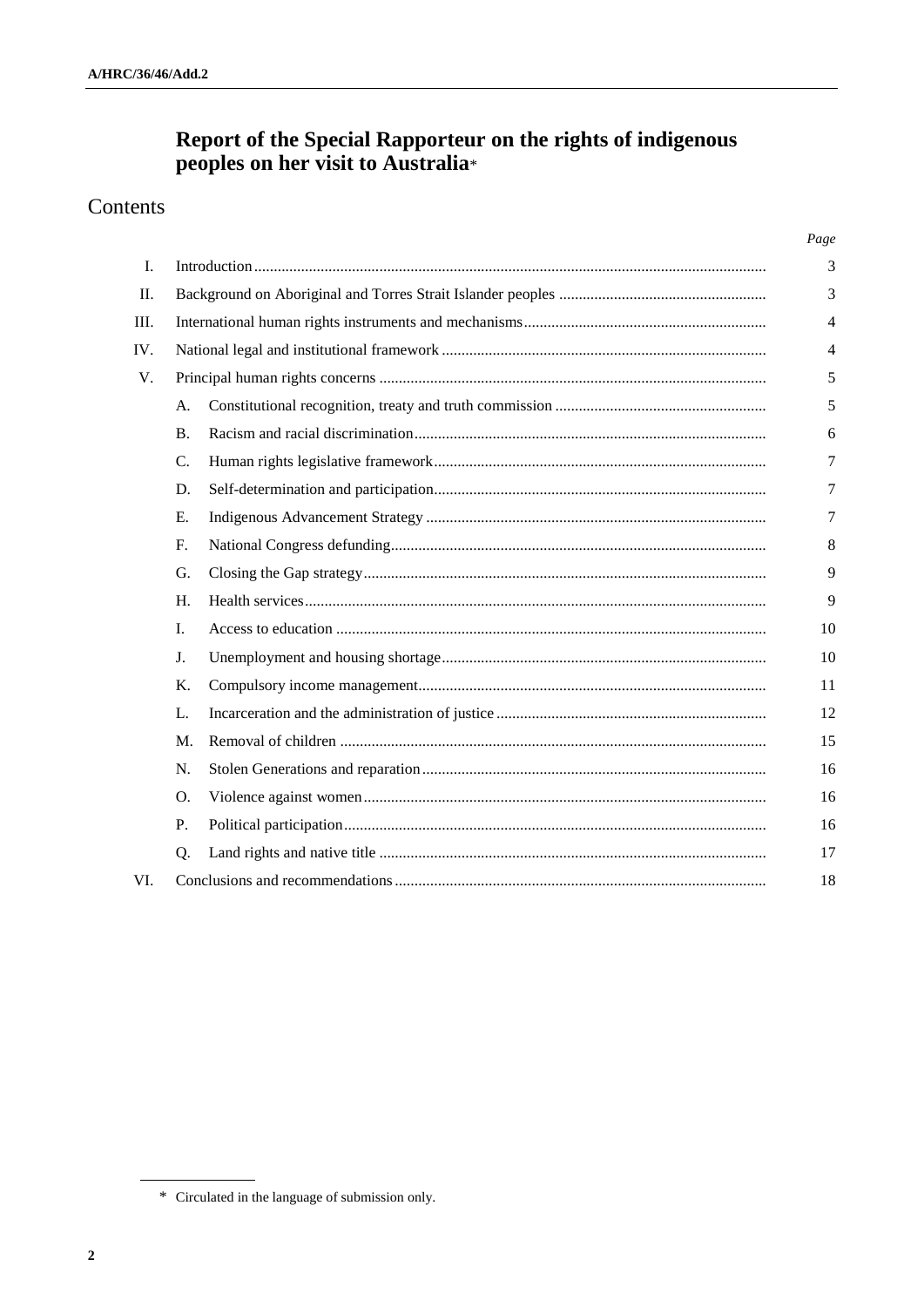## **I. Introduction**

1. The Special Rapporteur on the rights of indigenous peoples visited Australia from 20 March to 3 April 2017. She expresses her appreciation to the Government of Australia for the support provided throughout the visit.

2. During the visit, the Special Rapporteur met with high-level representatives of the federal, state and territory governments, members of Parliament, the Parliamentary Joint Committee on Human Rights, members of the judiciary, the National Congress of Australia's First Peoples, the Australian Human Rights Commission and a broad range of Aboriginal and Torres Strait Islander organizations and representatives and civil society organizations working for their rights.

3. The Special Rapporteur held meetings in Western Australia, the Northern Territory, Queensland, the Australian Capital Territory, Victoria and New South Wales. She met with a number of indigenous communities, including in Broome, Darwin and the Torres Strait, to hear directly from indigenous peoples about their concerns and priorities. She also visited two detention facilities, Bandyup Women's Prison in Perth and Cleveland Youth Detention Centre in Townsville, and the Children's Koori Court in Melbourne.

4. Among the priorities for the visit, the Special Rapporteur reviewed the progress made in implementing recommendations made by her predecessor during his country visit to Australia in 2009 (A/HRC/15/37/Add.4), noting at the outset the limited progress that had been made by the Government to implement those recommendations.

## **II. Background on Aboriginal and Torres Strait Islander peoples**

5. The history of the continent's first inhabitants, the Aboriginal Australians, goes back more than 50,000 years before the arrival or European settlers. At the time of colonization in 1788, it is estimated that 750,000 to 1,000,000 people lived in Australia.

6. British settlers declared the land "terra nullius" as they considered that Aboriginal Australians were nomads with no concept of land ownership. The loss of traditional lands, food sources and water resources was often fatal, particularly to communities already weakened by disease. Aboriginal Australians groups had a deep spiritual and cultural connection to the land. When they were forced away from traditional areas, the cultural and spiritual practices necessary to their cohesion and well-being were destroyed.

7. During colonization, Aboriginal Australians were murdered, raped and enslaved for forced labour. Massacres occurred across Australia and, in the course of frontier conflict, it is estimated that about 2,000 British colonizers and over 20,000 indigenous Australians suffered violent deaths.<sup>1</sup>

8. Aboriginal people were moved to mission stations under assimilation policies to be taught European beliefs and used as cheap labour. The term "Stolen Generations" refers to Aboriginal and Torres Strait Islander children who were forcibly removed from their families and communities by government, welfare or church authorities and placed into institutional care or with non-indigenous foster families. The forced removals began around the mid-1800s and continued until the 1970s.

9. In 2008, the federal Government formally apologized to the Aboriginal and Torres Strait Islander Peoples and particularly to the Stolen Generations for the grief and suffering inflicted by laws and policies of successive Parliaments and Governments.

10. Today, indigenous peoples are estimated to constitute approximately 3 per cent of the Australian population, or 670,000 individuals. More than 400 distinct indigenous Australian peoples have been identified through their ancestral languages. The largest

<sup>1</sup> See http://aiatsis.gov.au/explore/articles/first-encounters-and-frontier-conflict.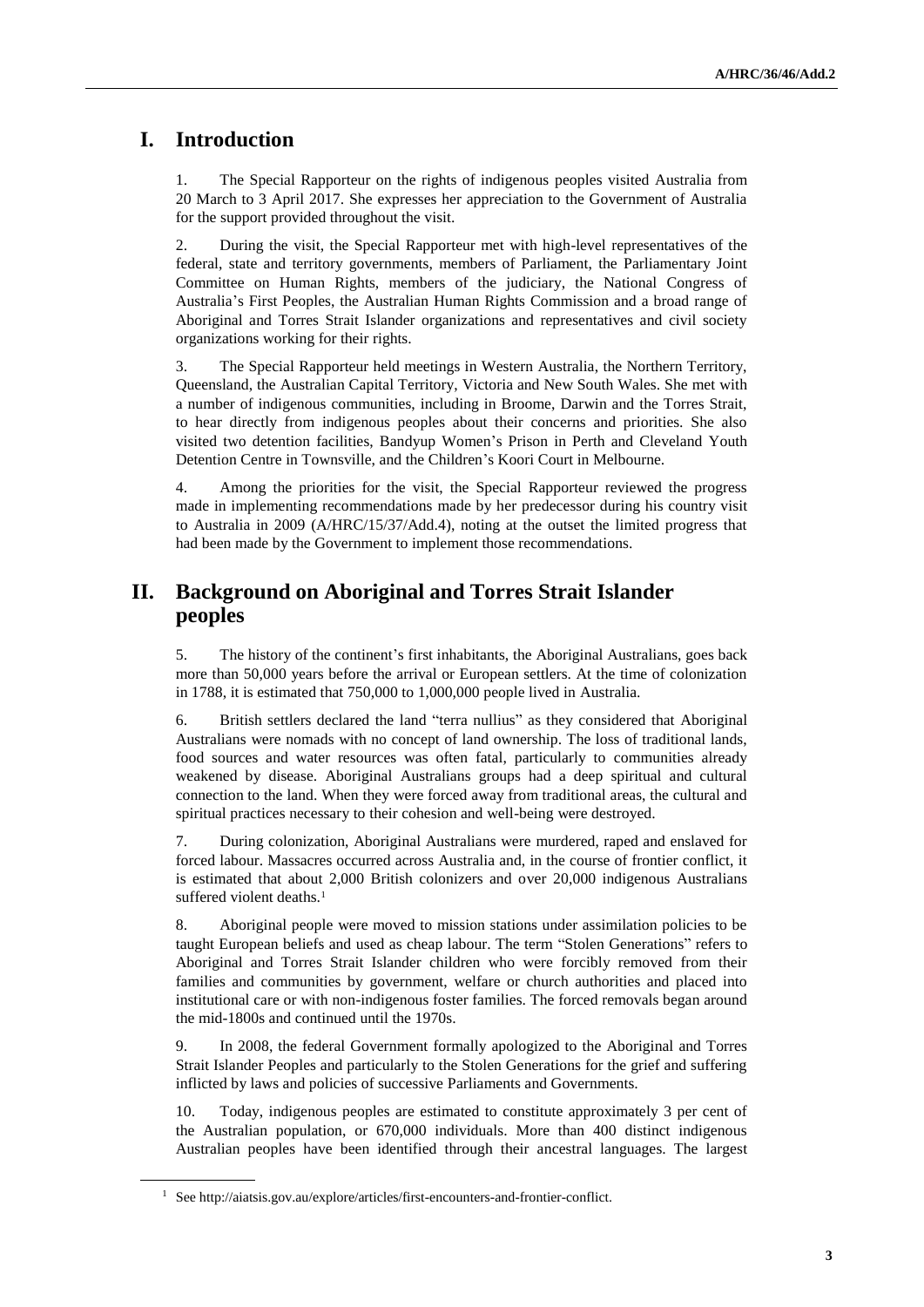indigenous populations live in the States of New South Wales and Queensland. Aboriginal and Torres Strait Islanders comprise 30 per cent of the population of the Northern Territory, the highest proportion of any state or territory. While Aboriginal and Torres Strait Islanders are more likely to live in remote rural parts of the country than the non-indigenous population, the majority of the indigenous population today lives in urban areas.

11. Stark disparities and social disadvantage persist between indigenous and nonindigenous Australians across all quality of life indicators. <sup>2</sup> Indigenous Australians generally experience significantly lower standards of health, education, employment and housing, and are drastically overrepresented compared with non-indigenous people in the criminal justice system, among children in out-of-home care and among victims of family violence. The Special Rapporteur deeply regrets that many of those indicators have deteriorated significantly since her predecessor's 2009 visit, and that numerous innovative and effective indigenous community-led initiatives established in recent years remain underfunded.

## **III. International human rights instruments and mechanisms**

12. Australia has ratified most international human rights treaties. However, it has yet to become a party to the International Convention on the Protection of the Rights of All Migrant Workers and Members of Their Families, the International Convention for the Protection of All Persons from Enforced Disappearance, the Optional Protocol to the Convention on the Rights of the Child on a communications procedure and the Optional Protocol to the International Covenant on Economic, Social and Cultural Rights.

13. The Government has publicly indicated its intention to ratify before the end of 2017 the Optional Protocol to the Convention against Torture and Other Cruel, Inhuman or Degrading Treatment or Punishment, which it signed in 2009.

14. In 2009, Australia endorsed the United Nations Declaration on the Rights of Indigenous Peoples. It has not ratified the International Labour Organization Indigenous and Tribal Peoples Convention, 1989 (No. 169).

15. Australia still maintains reservations to article 10 of the International Covenant on Civil and Political Rights on the humane treatment of people deprived of their liberty and to article 37 (c) of the Convention on the Rights of the Child on juvenile justice. According to the reservations, Australia restricts acceptance of its obligation to separate accused persons from convicted persons and to separate children from adults in prison.<sup>3</sup> The reservations have been maintained despite repeated calls for their withdrawal by the Human Rights Committee and the Committee on the Rights of the Child.<sup>4</sup>

16. In November 2015, the domestic rights record of Australia was reviewed for the second time as part of the universal periodic review. While the Government affirmed that it would ensure that laws and practical actions gave effect to the aims of the Declaration, it did not accept the recommendations to develop a national strategy to implement it.<sup>5</sup>

## **IV. National legal and institutional framework**

17. The Australian Federal Constitution came into effect on 1 January 1901. It explicitly discriminated against "aboriginal natives" by excluding them from population counts. That reference was removed by a decision supported by a 90 per cent majority of the electorate in the 1967 referendum, which also amended the Constitution to allow the Federal

<sup>2</sup> www.abs.gov.au/aboriginal-and-torres-strait-islander-peoples.

<sup>&</sup>lt;sup>3</sup> See https://treaties.un.org/Pages/ViewDetails.aspx?src=TREATY&mtdsg\_no=IV-4&chapter=4&clang=\_en and [https://treaties.un.org/Pages/ViewDetails.aspx?src=](https://treaties.un.org/Pages/ViewDetails.aspx?src=%20TREATY&mtdsg_no=IV-11&chapter=4&clang=_en)  [TREATY&mtdsg\\_no=IV-11&chapter=4&clang=\\_en.](https://treaties.un.org/Pages/ViewDetails.aspx?src=%20TREATY&mtdsg_no=IV-11&chapter=4&clang=_en) 

<sup>4</sup> See CRC/C/AUS/CO/4, para. 10; and CCPR/C/AUS/CO/5, para. 9.

<sup>5</sup> See A/HRC/31/14, paras. 136.85-136.87; and A/HRC/31/14/Add.1, paras. 23-28 and 138.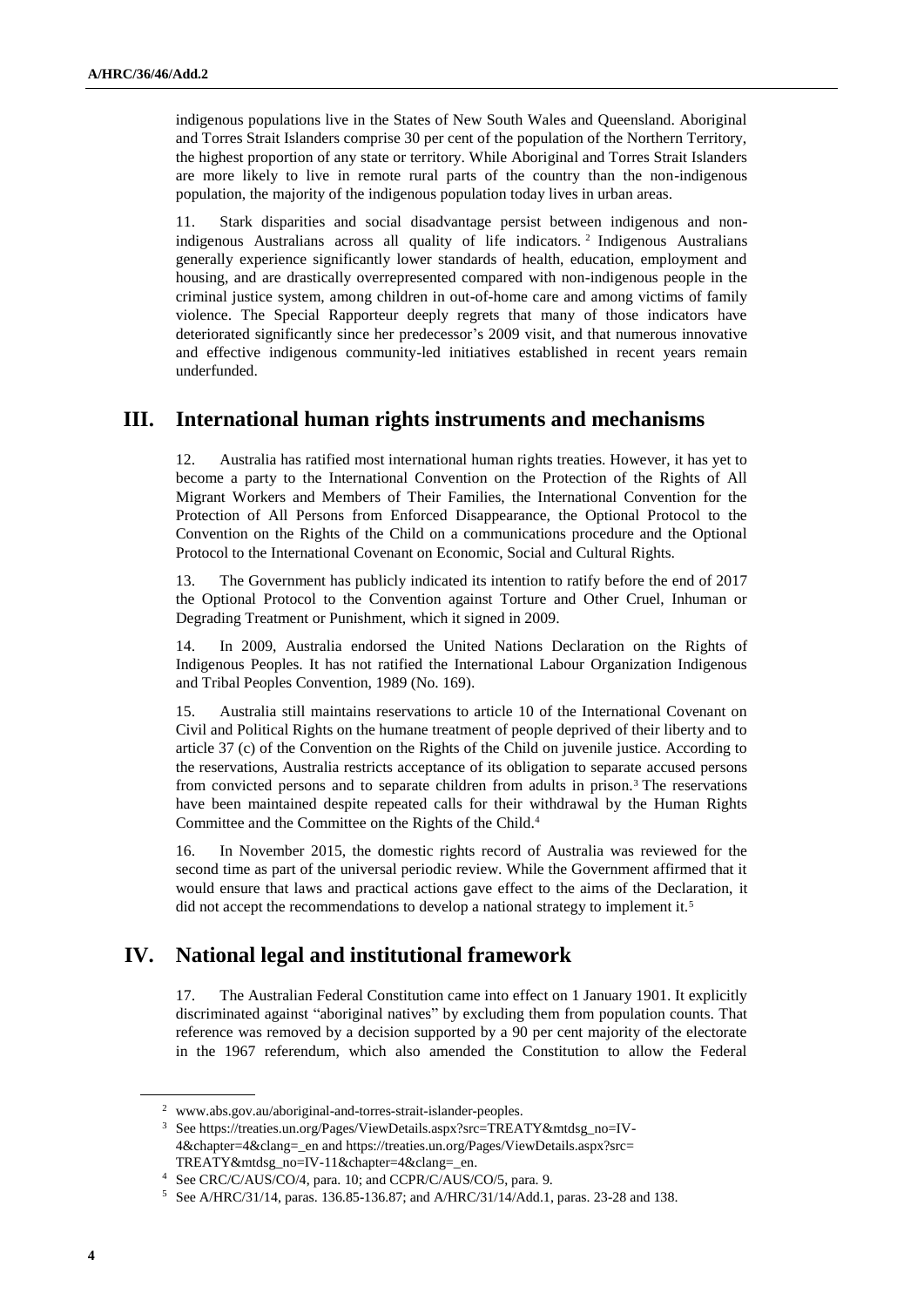Parliament to legislate for "people of any race for whom it is deemed necessary to make special laws". The Constitution contains few provisions for the protection of human rights, and only five explicit provisions on individual rights.<sup>6</sup>

18. Each of the six states and two territories in the Federation has its own parliament, government and laws. Each of the states have constitutions that recognize Aboriginal peoples, and the Queensland constitution specifically also recognizes Torres Strait Islander peoples.

19. The Council of Australian Governments is an intergovernmental entity, chaired by the Prime Minister, comprising the federal, state and territory governments. Its role is to manage matters of national significance or matters that need coordinated action by all Governments of Australia.<sup>7</sup> The "Closing the Gap" strategy on reducing indigenous disadvantage in health, education and unemployment was adopted jointly by the Council in 2008 and enjoys bipartisan support. The Prime Minister presents an annual national progress report to Parliament.<sup>8</sup>

20. The Australian Human Rights Commission is an independent national human rights institution with statutory responsibilities under the federal Australian Human Rights Commission Act 1986, the Racial Discrimination Act 1975 and the Native Title Act 1993. The Aboriginal and Torres Strait Islander Social Justice Commissioner monitors the enjoyment and exercise of human rights for indigenous Australians and tables an annual report in Parliament.<sup>9</sup> On 1 April 2017, the Special Rapporteur was delighted to meet with June Oscar, the first indigenous woman to take up the position of Aboriginal and Torres Strait Islander Social Justice Commissioner.

21. The Parliamentary Joint Committee on Human Rights is established by the Human Rights (Parliamentary Scrutiny) Act 2011. Its main function is to examine all bills and legislative instruments for compatibility with the seven core human rights treaties to which Australia is a party, and to report to Parliament on its findings.<sup>10</sup> The Special Rapporteur was pleased to meet with the Committee members and discuss with them their important findings in their review of the "Stronger Futures" legislation in the Northern Territory and their inquiry on proposed amendments to the Racial Discrimination Act.

## **V. Principal human rights concerns**

#### **A. Constitutional recognition, treaty and truth commission**

22. The Special Rapporteur commends the bipartisan political support since 2011 for ensuring recognition of Aboriginal and Torres Strait Peoples in the Constitution. The consultations, led by the Referendum Council<sup>11</sup> through a series of dialogue meetings with indigenous representatives across the country, play a key role in informing that process. The Special Rapporteur met with the Co-Chairs of the Referendum Council and briefly took part in the consultation in Cairns.

23. Constitutional recognition of indigenous peoples is of fundamental importance as it celebrates the history and cultural heritage of the First Peoples of Australia and provides a key measure of reconciliation by acknowledging to their role in the national identity. While recognizing the complexities constitutional change entail (i.e. requiring the majority vote both of the population and of the States), the Special Rapporteur notes that the government initiative has dragged on for nearly a decade. Already at the time of her predecessor's visit in 2009, the Government had recognized the need for constitutional recognition.

<sup>6</sup> See www.humanrights.gov.au/how-are-human-rights-protected-australian-law.

<sup>7</sup> See www.coag.gov.au/about-coag.

<sup>8</sup> See http://closingthegap.pmc.gov.au/.

<sup>9</sup> See www.humanrights.gov.au/our-work/aboriginal-and-torres-strait-islander-social-justice.

<sup>10</sup> See www.aph.gov.au/joint\_humanrights.

<sup>11</sup> See www.referendumcouncil.org.au/.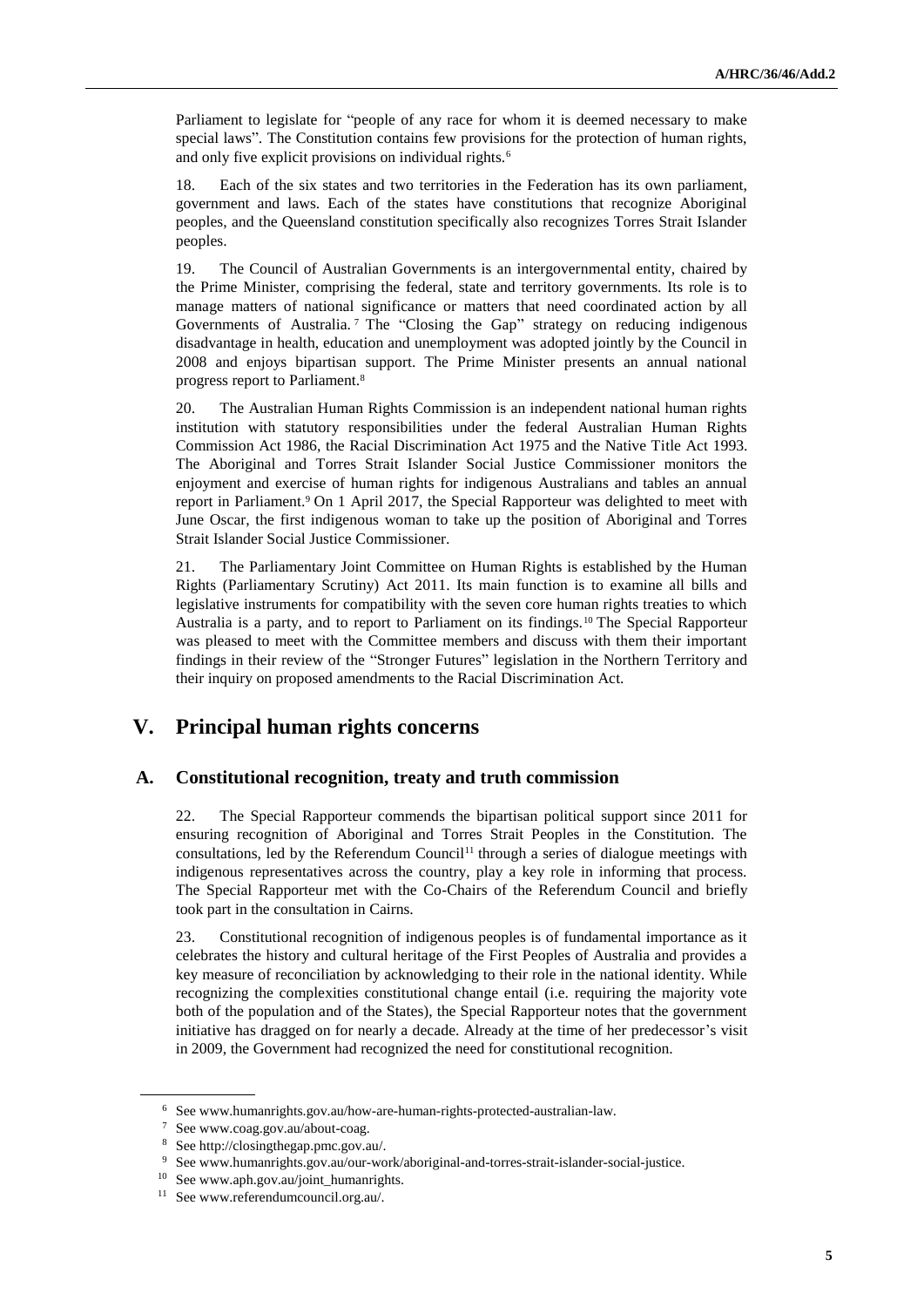24. Indigenous peoples informed the Special Rapporteur about complimentary proposals to negotiate treaties with the Government and to establish a truth commission to ensure better public recognition of the structural powerlessness inflicted through history. Such measures would pay tribute to the unique role of Aboriginal and Torres Strait Islanders in Australian society, recognize their rights and contribute to better public awareness of how past policies and practices have conditioned and curtailed their present participation in Australian society.

25. The Special Rapporteur notes as very positive that the governments of Victoria, South Australia and the Northern Territory are already leading initiatives to seek a treaty with Aboriginal peoples.

26. After her visit, the Special Rapporteur was informed of the outcome of the consultation process adopted on 26 May 2017, referred to as "the Uluru Statement of the Heart". It calls for the establishment of a "First Nations Voice" enshrined in the Constitution and of a "*makarrata*" commission to supervise an agreement process between governments and First Nations that would include truth-telling about Aboriginal and Torres Strait Islander peoples' history.<sup>12</sup> The Referendum Council presented its final report to the Prime Minister and the Leader of the Opposition on 30 June 2017.

#### **B. Racism and racial discrimination**

27. During the visit, the Government regretfully decided for the second time since 2014 to pursue a bill to amend section 18C of the Racial Discrimination Act. The Parliamentary Joint Committee on Human Rights reviewed the Act in its comprehensive inquiry and report, presented in February 2017, on whether the it imposes unreasonable restrictions on freedom of speech.<sup>13</sup>

28. The Special Rapporteur was further disheartened by the fact that the Government had chosen to launch the bill on 21 March, the International Day for the Elimination of Racial Discrimination. The proposed changes to the provisions would replace the terms "offend, insult, humiliate" with the term "harass", and would include the notion of the "reasonable member of the Australian community" as the standard by which any acts would be judged, rather than by members of the affected community. Indigenous organizations were excluded from participating during the Senate debate on the draft bill. The draft bill was defeated in the Senate, which hopefully marks the end of the matter.

29. While recognizing the need to balance the right to freedom of expression with the protection against racial discrimination, the Special Rapporteur wishes to underline that the debate on this issue has been hugely damaging for the trust that indigenous peoples have in the Government. It has also sent the unfortunate signal to the public and the media that racial vilification is permissible and risks undermining efforts by the Government to seek reconciliation with Aboriginal and Torres Strait Islander peoples.

30. The Special Rapporteur found deeply disturbing the numerous reports on the prevalence of racism against Aboriginal and Torres Strait Islander Peoples. Racism manifests itself in different ways, ranging from public stereotyped portrayals as violent criminals, welfare profiteers and poor parents, to discrimination in the administration of justice. Aboriginal doctors and patients informed the Special Rapporteur about their experiences of racism within the medical sector and their reluctance to seek services from mainstream medical providers. Institutional racism has been identified in the National Aboriginal and Torres Strait Islander Health Plan (2013-2023) and its implementation plan as a significant barrier in the delivery of health care.<sup>14</sup> Support for Aboriginal and Torres Strait Islander managed medical services is indispensable for improving health indicators

<sup>12</sup> See www.referendumcouncil.org.au/sites/default/files/2017-05/Uluru\_Statement\_ From\_The\_Heart\_0.PDF.

<sup>&</sup>lt;sup>13</sup> See www.aph.gov.au/Parliamentary\_Business/Committees/Joint/Human\_Rights\_inquiries/ FreedomspeechAustralia.

<sup>14</sup> See www.health.gov.au/natsihp.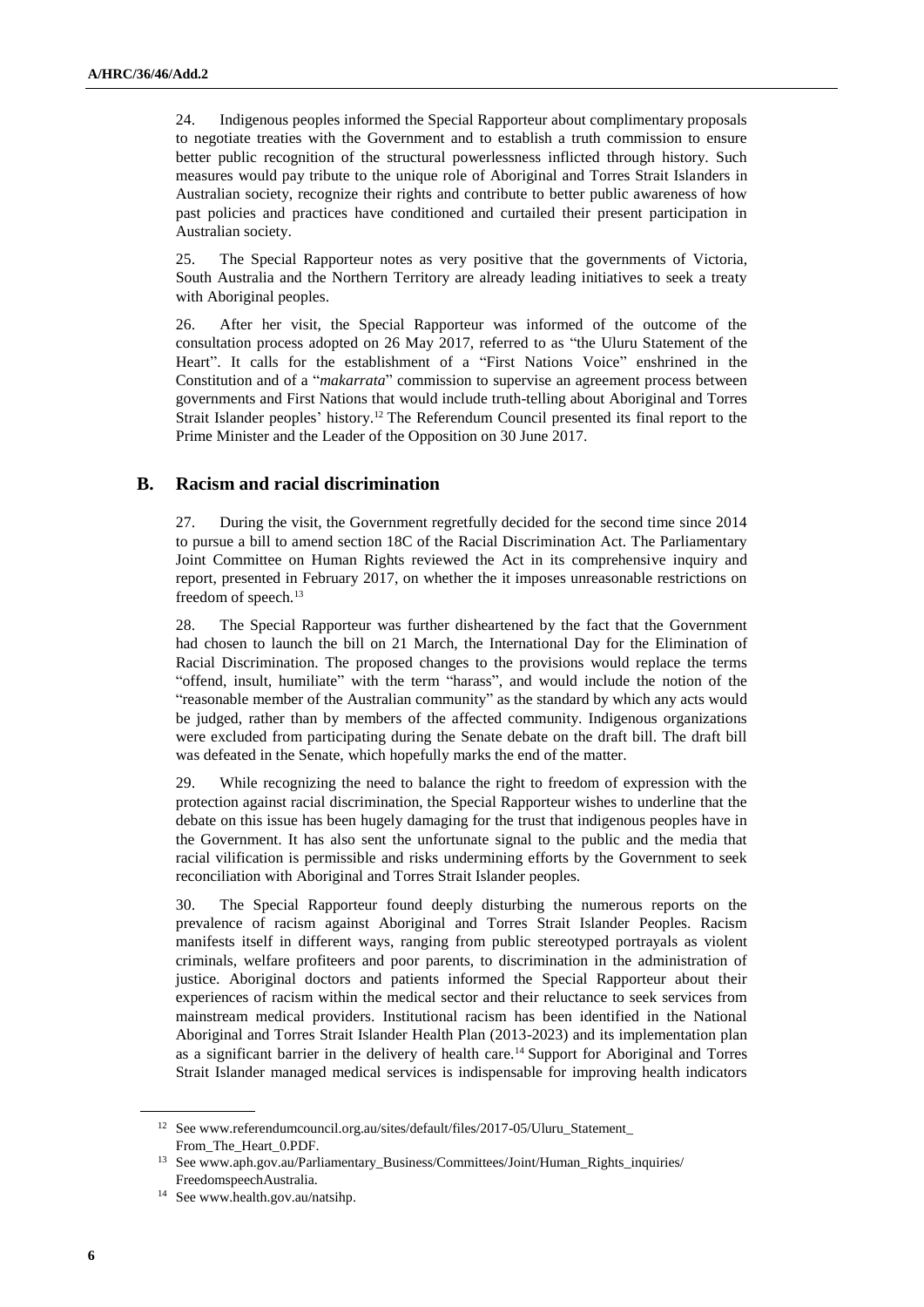and overcoming disadvantage. Greater cultural awareness raising among non-indigenous medical professionals is also required.

31. There are also more subtle elements of racism stemming from the failure to recognize the legacy of two centuries of systemic marginalization. The mainstream education system contains inadequate components on Aboriginal and Torres Strait Islander history and the impact of colonization. The non-recognition of the socioeconomic exclusion and the impact of intergenerational trauma on indigenous peoples continue to undermine reconciliation efforts. In order to truly recognize the situation of Aboriginal and Torres Strait Islanders today, there needs to be much greater public awareness of their perspectives on history and the consequences of past policies and legislation, including the long-term damage and rupture of social bonds caused by the forced removal and institutionalization of their children.

#### **C. Human rights legislative framework**

32. Australia does not have a bill of rights. In view of the ongoing difficulties in harmonizing international human rights obligations in federal, state and territory legislation, the Special Rapporteur considers that a more comprehensive human rights legislative framework would provide stronger protection for the rights of indigenous peoples.

33. The Special Rapporteur notes as positive that developments at the state level are leading the way, notably through the Human Rights Act 2004 of the Australian Capital Territory and the Charter of Human Rights and Responsibilities Act 2006 (Victoria). She was furthermore encouraged to hear that the Human Rights Act 2004 was recently amended to insert a specific provision to protect the cultural rights of Aboriginal and Torres Strait Islanders, with specific reference to the United Nations Declaration on the Rights of Indigenous Peoples.

#### **D. Self-determination and participation**

34. When Australia officially endorsed the Declaration in 2009, the Government stated its intent to reset relations between indigenous and non-indigenous Australians and to build trust in order to work together to overcome the legacy of the past and shape the future together. Furthermore, in its pledge as part of its candidacy to become a member of the Human Rights Council for the period 2018-2010, Australia committed itself to giving practical effect to the outcome document of the Declaration and the World Conference on Indigenous Peoples.

35. Self-determination is a fundamental element of the Declaration whereby indigenous peoples have the right to determine their political status freely and pursue their economic, social and cultural development freely (art. 3) and have the right to autonomy or selfgovernment in matters relating to their internal and local affairs, and the ways and means for financing their autonomous functions (art. 4). The Declaration also states that indigenous peoples have the right to participate in decision-making in matters that affect their rights (art. 18).

36. While Australia has adopted numerous policies aiming to address the socioeconomic disadvantage of Aboriginal and Torres Strait Islander peoples, the failure to respect their rights to self-determination and to full and effective participation is alarming. The compounded effect of those policies has contributed to the failure to deliver on the targets in the areas of health, education and employment in the "Closing the Gap" strategy and has contributed to aggravating the escalating incarceration and child removal rates of Aboriginal and Torres Strait Islanders.

#### **E. Indigenous Advancement Strategy**

37. The Special Rapporteur was informed that the "Indigenous Advancement Strategy", initiated by the Government in 2014, entailed a radical cut of \$A534 million to Aboriginal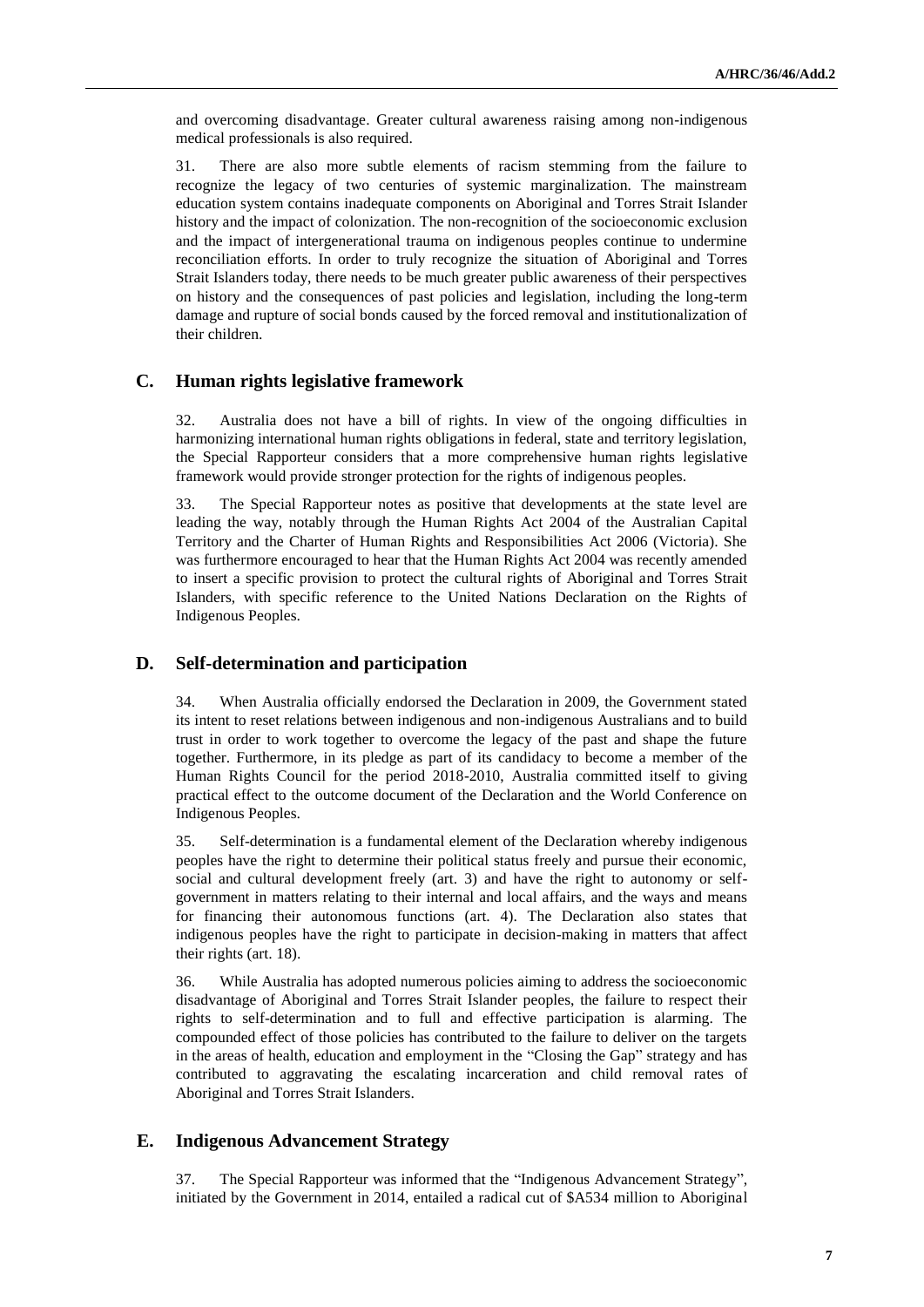and Torres Strait Islander programmes and required competitive tender bids for organizations providing services to indigenous communities. The Strategy centralized programmes to the Department of the Prime Minister and Cabinet, and its implementation has been bureaucratic and rigid and has wasted considerable resources on administration. As the Special Rapporteur travelled across the country, she was told repeatedly about the dire consequences of the Strategy.

38. The Strategy has effectively undermined the key role played by indigenous organizations in providing services for their communities. Around 55 per cent of the initial tenders were awarded to non-indigenous organizations, which shifted implementation to mainstream organizations that were neither run by Aboriginal and Torres Strait Islanders nor based in their communities. Many indigenous organizations were forced to close or drastically downsize and reduce the basic services they had been providing to their communities in the areas of health, housing and legal services. Non-indigenous organizations that fly in and fly out of communities have executed projects in culturally inappropriate ways and further undermined capacity-building in local indigenous-led organizations.

39. The Special Rapporteur observes that the Strategy has had a devastating impact on indigenous organizations and has dented their trust in the Government. It runs contrary to the principles of self-determination and participation and the publicly expressed commitment of the Government to doing things with rather than to Aboriginal and Torres Strait Islander people.

40. However, the Special Rapporteur notes as positive the statement made by the Minister for Indigenous Affairs during their meeting, in which he recognized the importance of making indigenous-led organizations responsible for implementing local programmes and stating that the ambition of the Government was to transfer such responsibility fully to indigenous organizations.

41. Notwithstanding, the Special Rapporteur finds it disconcerting that numerous representatives of indigenous organizations informed her of reprisals levied against them in the form of their exclusion from consultations on key policies and legislative proposals. Furthermore, she is deeply troubled by information indicating that funding cuts have specifically targeted organizations undertaking advocacy and legal services and that provisions inserted in funding agreements restrict the freedom of expression. She notes that the Special Rapporteur on human rights defenders raised the similar concerns during his country visit to Australia in October 2016.<sup>15</sup>

#### **F. National Congress defunding**

Since 2014, the explicit defunding by the Government of the national representative body for indigenous peoples, the National Congress of Australia's First Peoples, runs counter to the stated commitment of the Government to working with indigenous peoples. The establishment of the Congress in 2010 followed extensive consultations among indigenous peoples and is in accordance with article 18 of the Declaration, which states that indigenous peoples have the right "to participate in decision-making in matters which affect their rights, through representatives chosen by themselves in accordance with their own procedures, as well as to maintain and develop their own indigenous decision making institutions". The Declaration also affirms in its article 39 that indigenous peoples have the right "to have access to financial … assistance from States … for the enjoyment of the rights contained in this Declaration".

43. In 2013, in a parallel move, the Government established the Indigenous Advisory Council, which reports directly to the Prime Minister. While the Council is composed of indigenous experts in specific areas, it is not representative of Aboriginal and Torres Strait Islander peoples as its members are appointed by the Prime Minister.

<sup>15</sup> See www.ohchr.org/EN/NewsEvents/Pages/DisplayNews.aspx?NewsID=20689&LangID=E.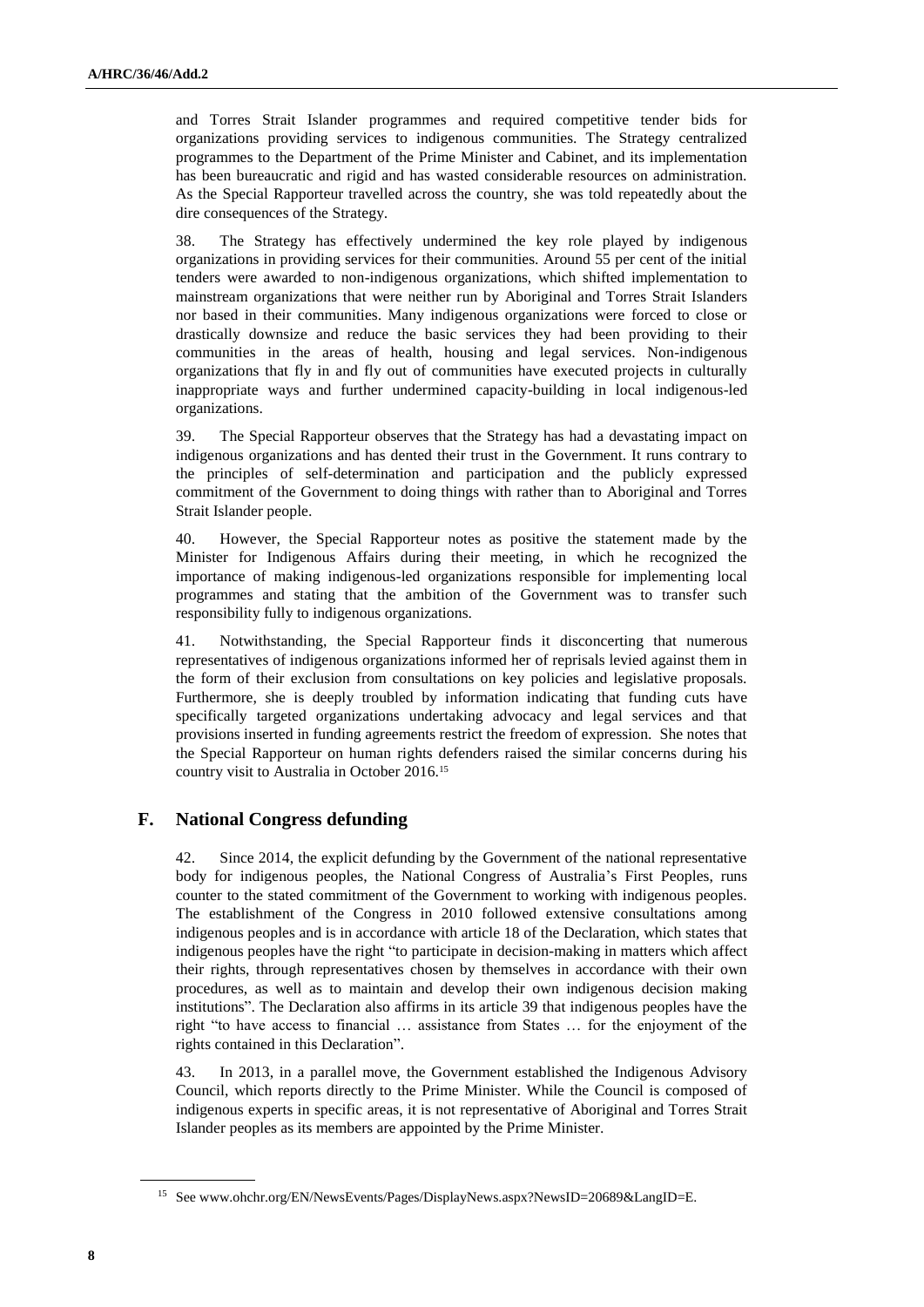44. The Special Rapporteur recalls that the Government accepted, in the context of the universal periodic review in 2015 to "continue to support indigenous institutions that bring cohesion to communities, such as the National Congress of the First Peoples of Australia". 16 Financial and political support for the Congress to operate effectively is crucial to prove the commitment of the Government to advancing indigenous rights. Following her visit, the Special Rapporteur was informed by the Government that some funding for the Congress had been reinstated. However, she is concerned that funding remains insufficient for the Congress to exercise its mandate fully.

45. While in Canberra, the Special Rapporteur met with the Aboriginal and Torres Strait Islander Elected Body of the Australian Capital Territory, which is currently the only such body in the country at the state or territory level. The body meets on a regular basis with the Government of the Australian Capital Territory to discuss policy issues and offers a positive model for engagement with indigenous peoples.

#### **G. Closing the Gap strategy**

46. The "Closing the Gap" strategy has been in existence for nearly a decade. However, in its 2017 report on health, education and unemployment targets,  $17$  the Government recognizes that only one of the seven targets — to halve the gap in Year 12 attainment rates — is on track. The Government did not expect to meet targets to close or reduce the gap in the remaining six targets, including on life expectancy, infant mortality, education and employment. Aboriginal and Torres Strait Islander peoples continue to die on average 10 years younger than other Australians, with no major improvements being recorded. In the Northern Territory, the life expectancy of Aboriginal people is the lowest in the nation and the gap between the non-indigenous population is 16 years for men and 14 years for women.

47. It is woefully inadequate that, despite having enjoyed over two decades of economic growth, Australia has not been able to improve the social disadvantage of its indigenous population. The existing measures are clearly insufficient as evidenced by the lack of progress in achieving the "Close the Gap" targets.

#### **H. Health services**

48. Social and cultural determinants explain almost one third of the health gap between indigenous and non-indigenous people. In 2015, nearly 45 per cent of indigenous peoples reported having a disability or long-term health condition. Understanding the impacts of intergenerational trauma and racism are essential factors in order to address the health situation of indigenous peoples effectively.

49. The Government has taken steps to improve the health of indigenous peoples through the National Aboriginal and Torres Strait Islander Health Plan 2013-2023, and the Special Rapporteur notes as positive that the plan adopts a human rights-based approach informed by the Declaration.<sup>18</sup>

50. In order for the Implementation Plan for the Health Plan to be successful, the Government must invest in partnerships that recognize the leadership of Aboriginal and Torres Strait Islanders. The workforce of indigenous Australian medical professionals has expanded in the past decade and developed valuable expertise. However, parity is still lagging as Aboriginal and Torres Strait Islanders still make up less than 1 per cent of the national health workforce. Support for training more indigenous health professionals is therefore required.

<sup>16</sup> See A/HRC/31/14/Add.1, para. 28, in which Australia accepted the recommendation in para. 136.87 of A/HRC/31/14.

<sup>17</sup> See http://closingthegap.pmc.gov.au.

<sup>&</sup>lt;sup>18</sup> See www.health.gov.au/internet/publications/publishing.nsf/Content/oatsih-healthplantoc~framework.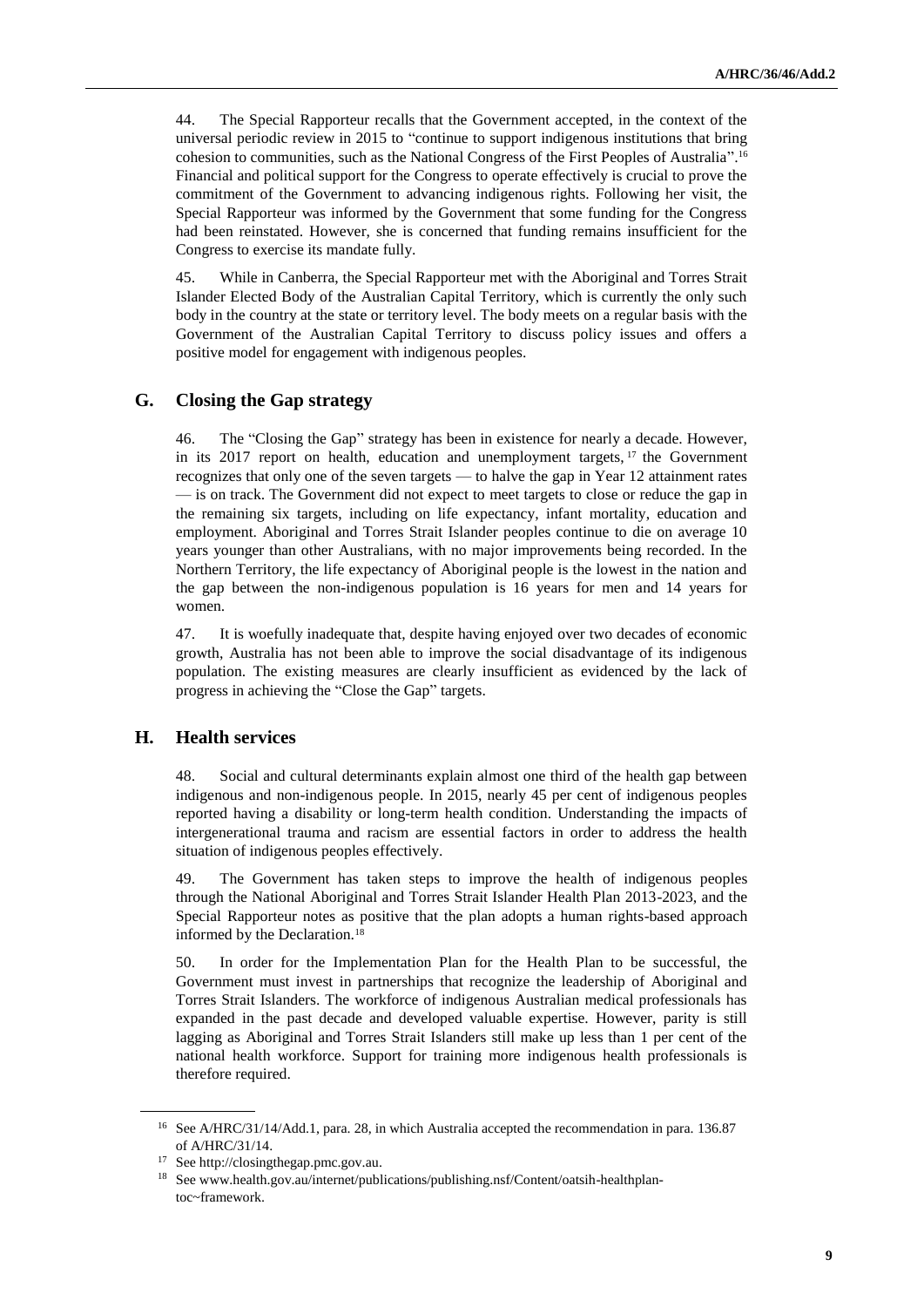51. Aboriginal Community Controlled Health Services have achieved remarkable success in delivering culturally appropriate services for primary health care. However, the Special Rapporteur was informed by multiple stakeholders during her visit about inequalities in the resources available for rural and remote service delivery and of cuts to community managed primary health care, which play an essential role, for example in the prevention of chronic diseases.

52. Aboriginal and Torres Strait Islanders also told the Special Rapporteur about their feelings of powerlessness, loss of culture and lack of control over their lives. Suicide rates among Aboriginal and Torres Strait Islander people are escalating at a shocking rate and are double that of non-Indigenous Australians. The current situation was described to the Special Rapporteur as a suicide epidemic. While visiting the Kimberley region in Western Australia, she learned about youth-developed and -driven projects to prevent suicide among Aboriginal adolescents. She strongly urges that such initiatives be supported and replicated. Adopting a holistic approach to social and emotional well-being that recognizes the need for cultural connection is essential to achieve sustainable improvement in health indicators.

53. Aboriginal-led health research capacity has been established and should be drawn upon to inform policies. Strengthened financial and political support for Aboriginal- and Torres Strait Islander-led expertise, professional development and research is crucial in order to close the gap in relation to key health inequalities faced by indigenous peoples. In order for such measures to be sustainable, longer-term funding agreements are necessary.

#### **I. Access to education**

54. In the area of education, large gaps remain, notably between children living in urban versus remote areas. Despite the adoption of the National Aboriginal and Torres Strait Islander Education Strategy, there had been no real change in school attendance rates between 2014 and 2016. The Special Rapporteur was informed that Aboriginal community involvement in early childhood, primary and secondary education has declined over the past decade, particularly in the formulation and delivery of programmes, and that centralized decision-making without appropriate cultural awareness has led to poor policies and practices in Aboriginal education.

55. It is essential to increase parents' and community engagement with schools, for example, by introducing Aboriginal parents' groups in schools or community-controlled school boards. A trauma-informed approach to education should identify the barriers to attendance and help parents and families to improve it. The current application of financial penalties should be discontinued as they further disadvantage children who already live in poverty, and who are likely to be exposed to overcrowded and poor housing, family violence, chronic illnesses and food insecurity. Unless such action is taken, Aboriginal children, especially in remote areas, are set up to fail.

56. Regrettably, Aboriginal languages are seen as a barrier to education rather than an asset, and bilingual education programmes have been wound back in remote communities. The lack of secondary school provision in remote communities forces parents to send children to secondary boarding schools, far away from family, community and their country.

#### **J. Unemployment and housing shortage**

57. Equal opportunity of employment is critical to overcoming disadvantage. Efforts to reach the "Closing the Gap" target of halving the gap in employment between indigenous and non-indigenous Australians within a decade (by 2018) have been unsuccessful and rather indicate negative trends. The national unemployment rate for Aboriginal and Torres Strait Islander people is 20.8 per cent, compared with the national average of approximately 5-6 per cent.

58. In 2015, the Government introduced the Community Development Programme in remote areas. Among the jobseekers enrolled in the Programme, 83 per cent identify as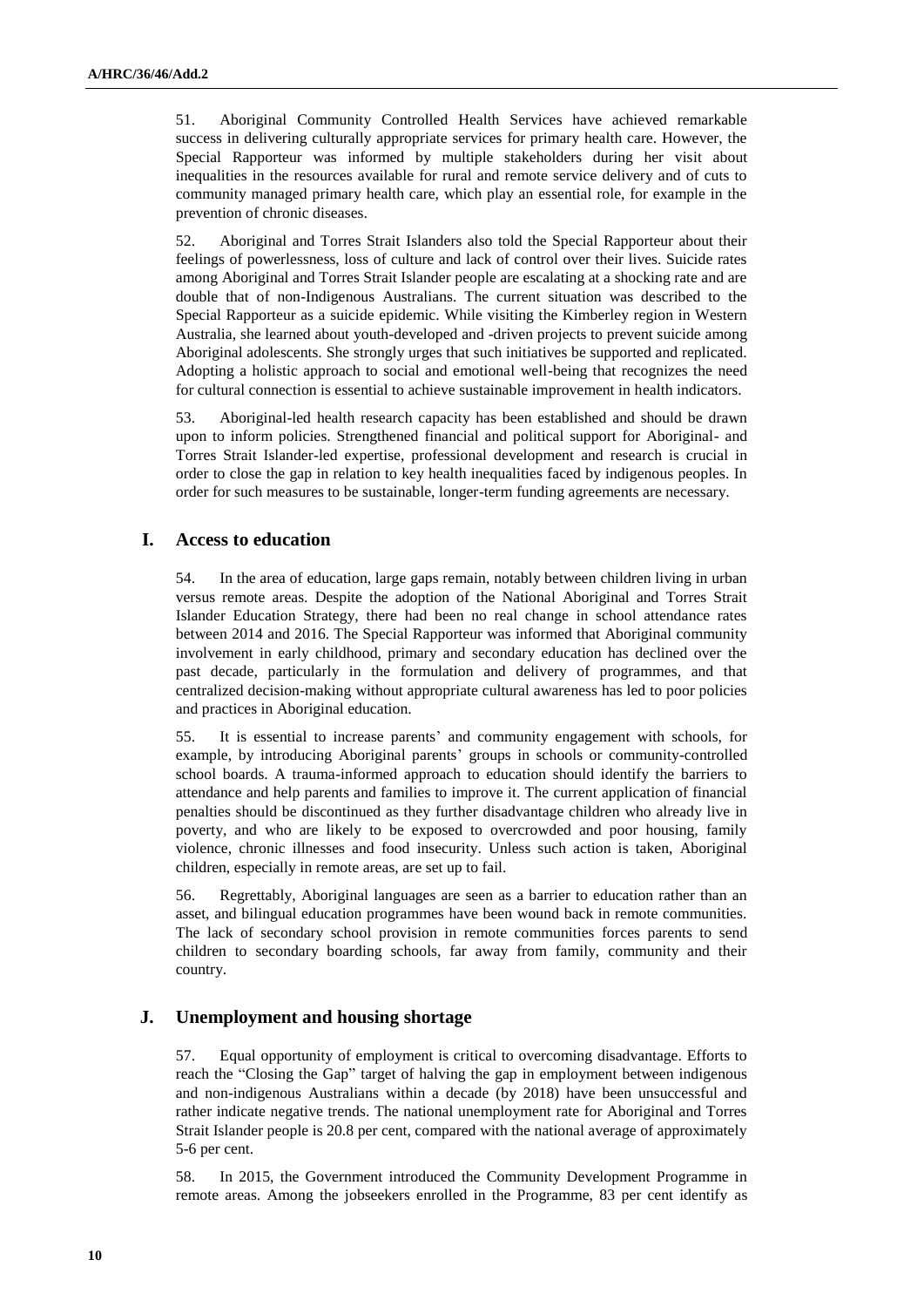Aboriginal and Torres Strait Islander people. <sup>19</sup> The Programme imposes an inflexible digitalized regime on recipients that issues penalty notices and docks their pay for missed scheduled work. Under the Programme, contracted organizations that provide employment have fewer opportunities to tailor engagement strategies to local communities or to particular individuals. The rate at which jobseekers within the Programme are penalized is around 27 times that of mainstream, predominantly non-indigenous, jobseekers. In practice, these requirements are discriminatory, being substantially more onerous than those that apply to predominantly non-indigenous jobseekers.

59. Housing remains in short supply in many indigenous communities, and low levels of income have forced people into overcrowded or dilapidated housing. While in Darwin, the Special Rapporteur visited Aboriginal town camps and was appalled by the dismal conditions therein, in particular the lack of basic sanitation services. The helplessness and shame that many feel when they are unable to find work results in the entrenchment of poverty and money being spent on illicit substances as opposed to basic needs. The high rates of homelessness, overcrowding and poor housing have a high impact on Aboriginal and Torres Strat Islander health indicators and fuel the disproportionately high rates of Aboriginal children entering the child protection and youth detention systems.

#### **K. Compulsory income management**

60. The application of a compulsory income management scheme was a key feature of the "Northern Territory Intervention" and persist through its successor, the "Stronger Futures" legislation. The vast majority of those affected by the measures are Aboriginal and Torres Strait Islanders. In 2009, the previous Special Rapporteur criticized the impact that the Intervention had had, and specifically the suspension by the Government of the Racial Discrimination Act, which had removed legal protections for Aboriginal peoples in the Northern Territory.

61. While the Racial Discrimination Act was reinstated in December 2010 and legislation was revised and renamed "Stronger Futures" in 2012, it continues to apply punitive measures. During her visit to the Northern Territory, Aboriginal communities told the Special Rapporteur of how they feel stigmatized by being subjected to compulsory income management, forced participation in "work for the dole" schemes (that pay individuals far less than an average reward rate) and the application of fines and welfare reductions for parents whose children play truant from school. As part of the compulsory income management scheme, welfare payments are partially quarantined and provided through a "BasicsCard", which restricts people's purchases to specific stores and items. The Special Rapporteur was told by users of the card that it causes humiliation, for example as certain shops require them to queue separately.

62. The administrative costs of running the scheme are very high, and the Special Rapporteur was informed that this has drained financial resources that could have been better invested in improving housing conditions.

63. The Parliamentary Joint Committee on Human Rights, in its 2016 review of the "Stronger Futures" measures, described the scheme as an "intrusive measure that robs individuals of their autonomy and dignity and involves a significant interference into a person's private and family life". 20

64. In a parallel development, the Special Rapporteur notes that voluntary income management is being trialled in two "empowered communities" following specific requests from the community. Unlike under the compulsory income management scheme in the Northern Territory, local indigenous communities have participated actively in this policy design. The impact of voluntary income management has yet to be fully assessed.

<sup>19</sup> See www.dpmc.gov.au/indigenous-affairs/employment/community-development-programme-cdp.

<sup>20</sup> See http://www.aph.gov.au/Parliamentary\_Business/Committees/Joint/Human\_Rights/ Committee\_Inquiries/strongerfutures2/Final\_report.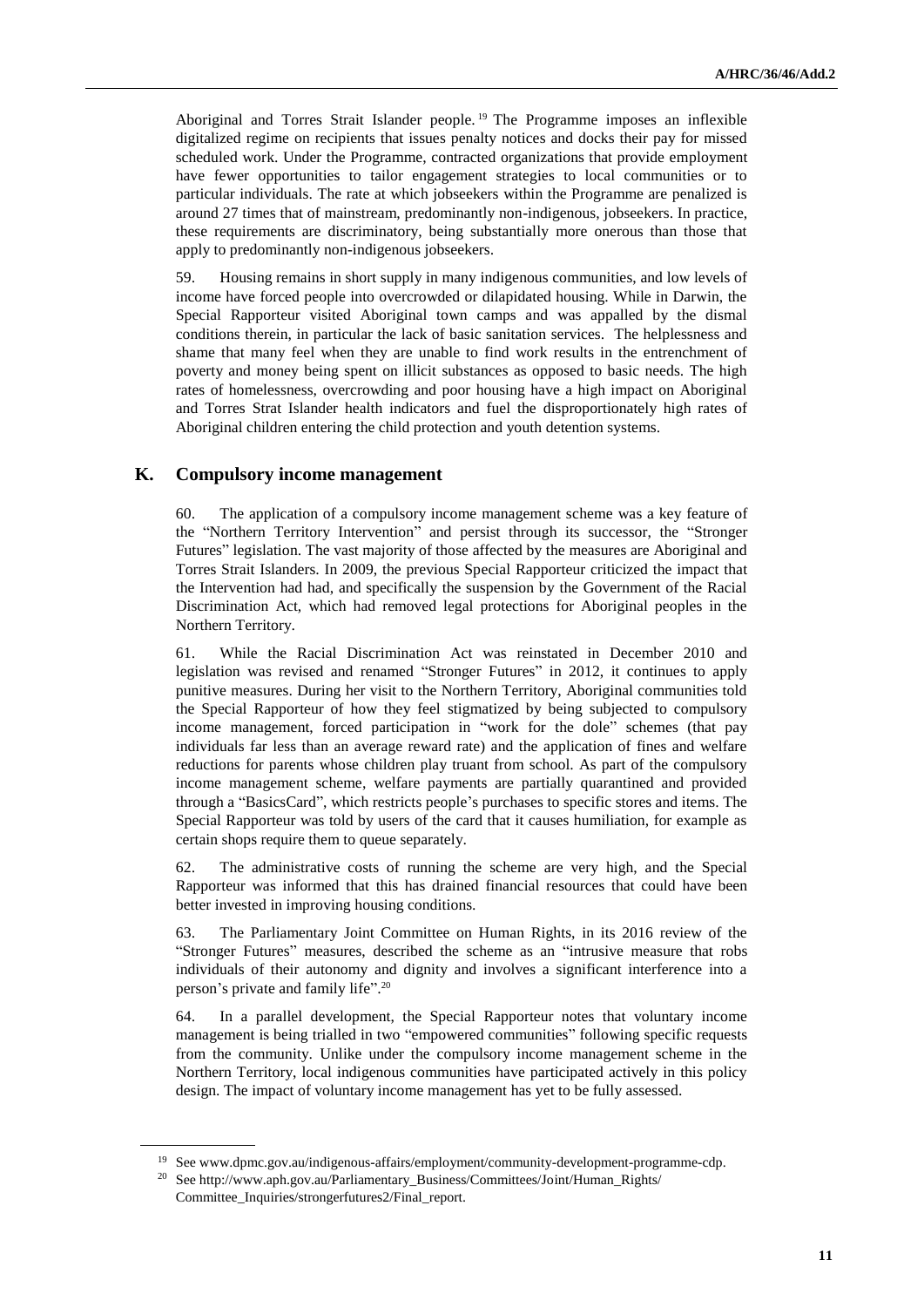65. The Special Rapporteur was informed that certain Aboriginal women's organizations are in favour of income management measures as they consider that these have improved the safety of women and children as well as food security.

#### **L. Incarceration and the administration of justice**

66. The administration of justice and detention practices were raised as key concerns during the country visit. The extraordinarily high rate of incarceration of Aboriginal and Torres Strait Islanders, including women and children, is a major human rights concern. While Aboriginal and Torres Strait Islanders make up only 3 per cent of the total population, they constitute 27 per cent of the national prison population. More than half of the children in detention are Aboriginal and Torres Strait Islanders. In some detention facilities, such as in the Northern Territory and in the Cleveland Youth Detention Centre in Queensland, indigenous children constitute an astonishing 90 per cent of the detainees, which prima facie raises concerns over racial discrimination in the administration of justice.

67. The proportion of Aboriginal and Torres Strait Islanders continues to rise and is expected to reach 50 per cent of the overall prison population by 2020. Despite the comprehensive recommendations issued to address incarceration rates over 25 years ago in the Royal Commission into Aboriginal Deaths in Custody in 1991, the indigenous prison population has on the contrary doubled during that period. The reasons for the overrepresentation of Aboriginal and Torres Strait Islanders in Australian prisons are manifold. Imprisonment is the end result of years of dispossession, discrimination and intergenerational trauma faced by Aboriginal and Torres Strait Islanders. It is also caused by the lack of political will to address the situation, despite that key measures for improvement have been repeatedly identified by a string of national and state inquiries, royal commissions, coroners' reports and international human rights monitoring mechanisms.

68. Current laws and policies continue to contribute to the swift escalation in the incarceration rates of Aboriginal and Torres Strait Islanders. Though not explicitly targeted at those populations, their disproportionate impact is clear. For instance, paperless arrests laws in the Northern Territory, which allow the police to detain a person for several hours if they have committed or are suspected to have committed a minor offence, have led to a dramatic increase in the number of indigenous persons in police custody. Bail laws and policies have become more restrictive in most States and Territories and have led to a significant increase in the number of Aboriginal and Torres Strait Islanders held on remand. Longstanding calls for the abolishment of mandatory sentencing laws, notably in Western Australia, continue to be ignored. The current inquiry by the Australian Law Reform Commission into the Incarceration of Aboriginal and Torres Strait Islander Peoples should help identify laws that need to be amended to reduce such incarceration, and the Government must act on those laws to impede this national crisis, which has devastating effects on the indigenous community.

69. Funding for legal services for Aboriginals and Torres Strait Islanders has been reduced since 2015, which has had a significant impact on Aboriginal and Torres Strait Islanders, who have higher rates of unmet legal needs, owing inter alia to not speaking English as their first language and having lower literacy skills. High-quality and culturally competent legal assistance services are critical to ensure access to justice for Aboriginal and Torres Strait Islanders and to reduce imprisonment. The Special Rapporteur is pleased to learn, that subsequent to her visit, federal funding cuts for Aboriginal and Torres Straits Islander legal services were reversed in May 2017. A national mapping of unmet legal needs has however yet to be undertaken, a step that is essential in order to overcome the persistent disadvantage and to address effectively incarceration rates.

70. Since the 1991 Royal Commission into Aboriginal Deaths in Custody, there have been over 340 deaths of Aboriginal and Torres Strait Islanders in detention. Certain deaths have been caused by the negligence of the staff responsible for the care of the person in custody. This was the case for Ms. Dhu, a 22-year-old indigenous woman who died within 48 hours of being taken into police custody in Western Australia in August 2014. She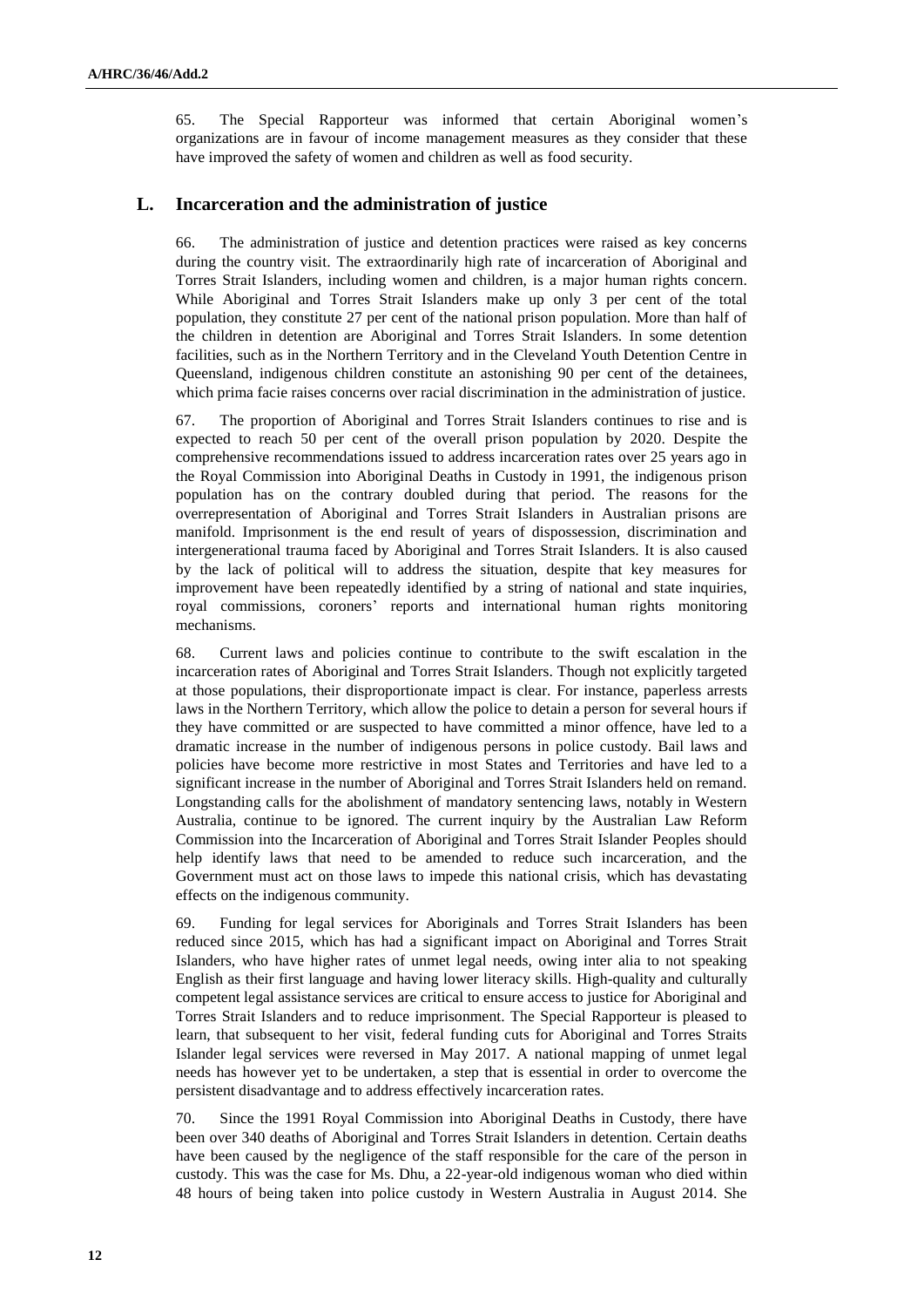received inadequate medical care and suffered police actions described by the Coroner as "unprofessional and inhumane". <sup>21</sup> The Special Rapporteur met with officials of the Coroner's Court of Western Australia, which conducted the inquest into the death of Ms. Dhu, and made important recommendations that must be implemented as a matter of priority in order to prevent similar deaths in custody. Since the State Coroner does not examine issues of civil or criminal liability, it remains important to investigate such matters, including in the case of Ms. Dhu.

71. Among the numerous recommendations of the Royal Commission into Aboriginal Deaths in Custody that the Government has still failed to implement, is the adoption of custody notification services throughout the country. Next of kin should be informed that their relative has been taken into custody as a minimum safeguard against irregular detention practices. Such notification services, despite not carrying major cost implications, are currently only available in New South Wales and the Australian Capital Territory.

72. Ms. Dhu was in police custody for fine default. In Western Australia, a growing number of Aboriginal women find themselves unable to pay fines and are taken into custody as result. The Special Rapporteur visited Bandyup prison, a women's prison in Perth, where Aboriginal women comprised 48 per cent of the detainees. She is particularly concerned to learn that many of the Aboriginal women had no access to housing when they came out of prison. As a result of incarceration, many women also struggled to keep ties with and to regain custody of their children. The laws on fine default are an example of legislation having a disproportionate impact on Aboriginal women.

73. Aboriginal women and girls are the fastest growing prison population across the country. As pointed out by the Special Rapporteur on violence against women, its causes and consequences during her visit to Australia in February 2017, many incarcerated women and girls have been the victims of domestic violence and sexual abuse.<sup>22</sup> Despite knowledge of such victimization, detention facilities lack support services for women who have suffered sexual assault and were in fact cut in Bandyup prison in 2016. Gender-sensitive measures are required to reduce rates of imprisonment of Aboriginal women and girls and should be developed based on consultations directly with them.

74. Aboriginal and Torres Strait Islander children are 24 times more likely to be detained than non-indigenous children. The Special Rapporteur found the routine detention of young indigenous children the most distressing aspect of her visit. In Cleveland Youth Detention Centre, she met several children as young as 12 years old. Many of the children had already been detained several times at the same facility and more or less gone straight from out-of-home care into detention. The majority of the detained children are on remand.

75. The application of criminal responsibility as low as at the age of 10 years across the country is deeply troubling and below international standards. This situation is aggravated by the failure to apply diversion measures and community programmes and the placement of children in high-security facilities, such as the Cleveland Youth Detention Centre. All personnel in detention facilities should receive training on culturally sensitive child care. The facility is strictly regulated and run based on punitive measures for misdemeanours as minor as overstaying in the pool in the facility.

76. Several sources, including judges, informed the Special Rapporteur that, in the majority of instances, the initial offences committed by children were minor and nonviolent. In such cases, it is wholly inappropriate to detain children in punitive, rather than rehabilitative, conditions. Aboriginal and Torres Strait Islander children are essentially being punished for being poor and, in most cases, prison will only perpetuate the cycle of violence, intergenerational trauma, poverty and crime. The Special Rapporteur was alarmed that several of the young children she spoke to detention did not see any future prospects for themselves.

77. As already recommended several times over the past two decades by the Committee on the Rights of the Child, the Special Rapporteur urges Australia to increase the age of

<sup>21</sup> See www.coronerscourt.wa.gov.au/\_files/dhu%20finding.pdf.

<sup>22</sup> See www.ohchr.org/en/NewsEvents/Pages/DisplayNews.aspx?NewsID=21243&LangID=E.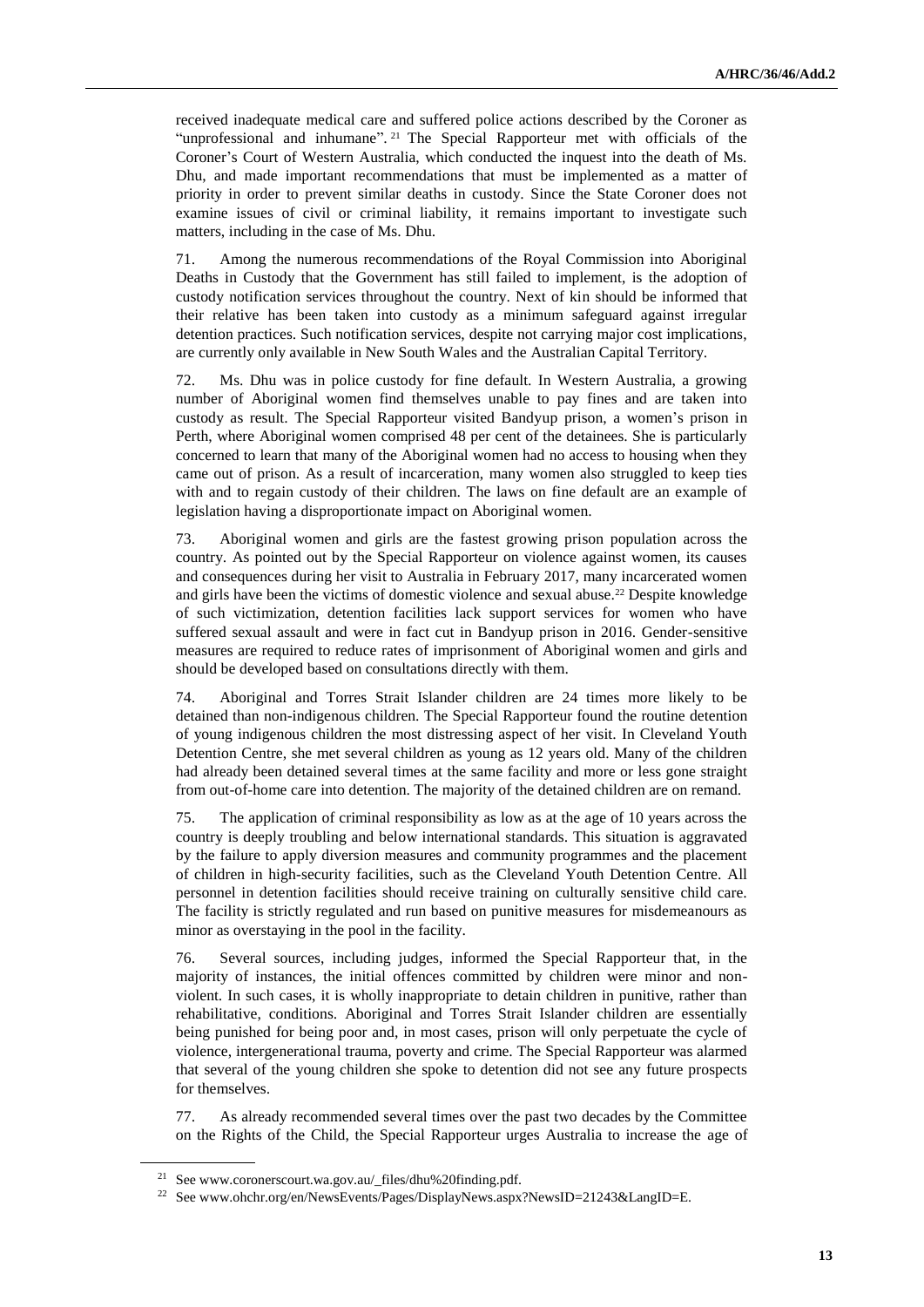criminal responsibility. Children should be detained only as a last resort, which certainly is not the case today for Aboriginal and Torres Strait Islander children. Detention of those children has become so prevalent in certain communities that some parents referred to it as an achievement that none of their children has been taken into custody so far. Much more should be done to ensure that the detention of children remains the exception, rather than the norm.

78. If Aboriginal and Torres Strait Islander children are detained, they should be treated with respect and dignity. As demonstrated by the ongoing investigation of the Royal Commission into the Protection and Detention of Children in the Northern Territory, there have been allegations of serious abuses, including violent strip-searches, teargassing, hooding and prolonged isolation committed against Aboriginal children in custody.

79. In both Bandyup prison and Cleveland Youth Detention Centre, the Special Rapporteur noted that persons on pretrial remand detention were held together with convicted persons, which raises serious concerns under article 10 (2) of the International Covenant on Civil and Political Rights. She also found deeply troubling the presence of Aboriginal persons with cognitive impairment in detention without any support for their medical condition. The Special Rapporteur was furthermore concerned to learn that children aged 17 were still being held in adult prisons in Queensland.

80. The Special Rapporteur welcomes the recent announcement by the Government that Australia intends to ratify Optional Protocol to the Convention against Torture and Other Cruel, Inhuman or Degrading Treatment or Punishment before the end of 2017, which will require the establishment of a national system of independent and regular monitoring of all places of detention, a measure that the country is in dire need of. The Special Rapporteur visited the Office of the Inspector of Custodial Services in Western Australia, which offers a good model and should be replicated in other states and territories, with an added mandate to cover police custody.

81. Adequate and culturally appropriate health services in detention facilities are lacking and should be ameliorated by the targeted recruitment of Aboriginal health professionals. The Special Rapporteur furthermore recommends that more efforts be made to train and recruit Aboriginal and Torres Strait Islander police, legal professionals and prison personnel. All non-indigenous staff should be trained in cultural sensitivity.

82. The focus urgently needs to move away from detention and punishment towards rehabilitation and reintegration. Locking up people costs tax payers vast amounts of money. For instance, the Special Rapporteur was told that detaining a child costs between \$A170,000 and \$A200,000 per year. Such funds should be allocated to prevention and reintegration. In that regard, the Special Rapporteur learned about local diversion initiatives, often referred to as justice reinvestment programmes, designed to address the causes of crime in specific communities. In Redfern, a suburb of Sydney, she visited the "Clean Slate Without Prejudice Programme", which is run by an Aboriginal organization in collaboration with the police and has contributed to a significant decrease in the crime rate there over the past few years. Diversion programmes would significantly reduce incarceration rates if replicated across the country in consultation with local communities.

83. The Special Rapporteur was impressed with the Children's Koori Court in Melbourne, which involves the participation of elders and respected persons from the Koori community in its procedures and aims to reduce imprisonment and recidivism. Such culturally sensitive processes could significantly reduce recidivism rates if extended to other jurisdictions.

84. The Special Rapporteur notes the report "Prison to Work", endorsed by the Council of Australian Governments in December 2016, which provides valuable proposals for reintegration and places emphasis on the need for enhanced and culturally appropriate services, notably in the areas of employment, housing and welfare, following prison release, in order to reduce recidivism. She encourages the federal, state and territory governments to take concrete action and allocate funding to implement those proposals.

85. The high rates of incarceration were described to the Special Rapporteur as a tsunami affecting indigenous peoples with devastating consequences for concerned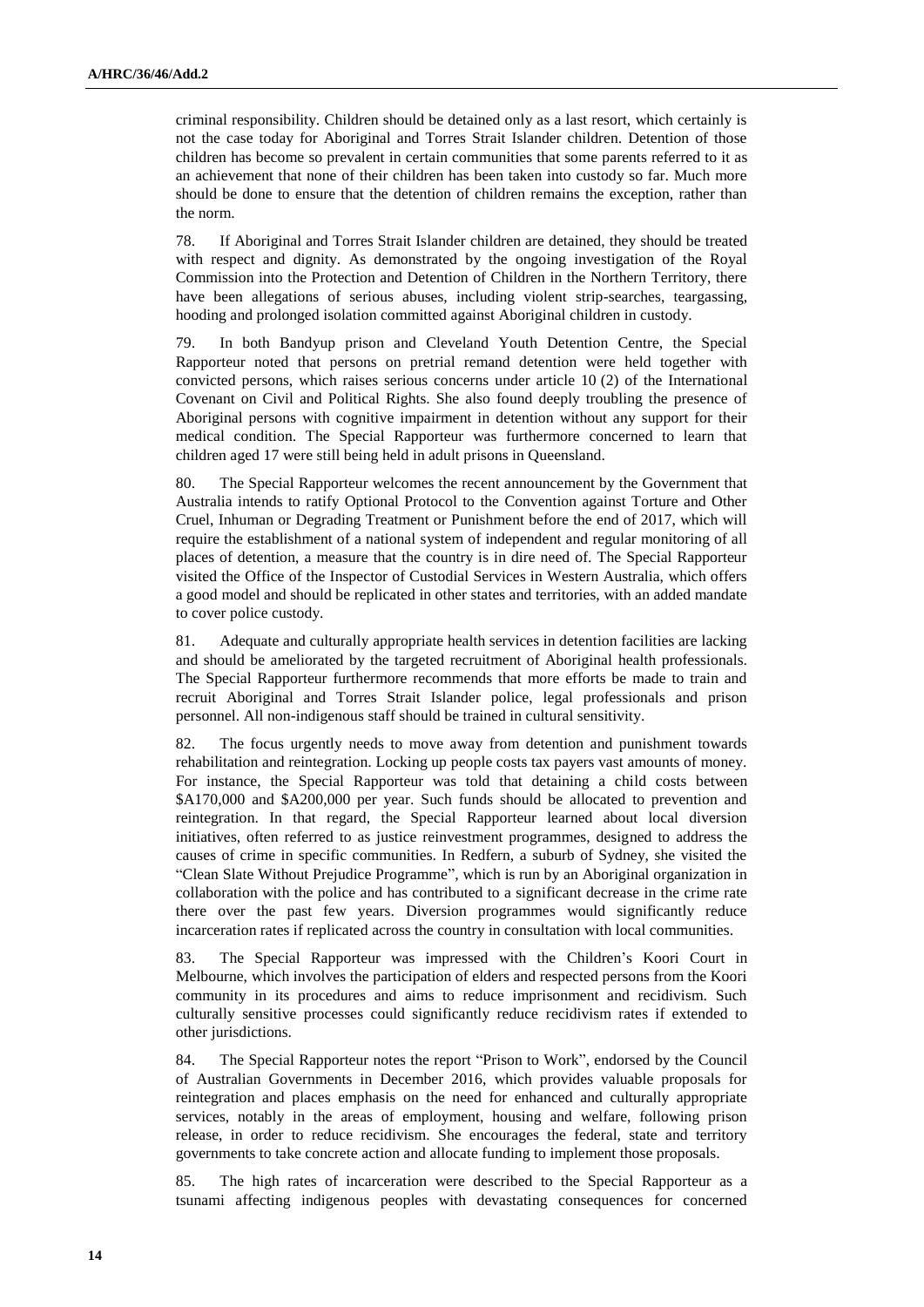individuals and communities. The Federal Government has recognized that incarceration is a national concern, including by its request in October 2016 that the Australian Law Reform Commission conduct an inquiry into incarceration rates of Aboriginal and Torres Strait Islander peoples. However, as long as the issue of overrepresentation of indigenous peoples in custody is not addressed in practice and continuously monitored, there will only be limited progress in closing the gap in the areas of health, education and employment. The "Change the Record" coalition of Aboriginal and Torres Strait Islander and civil society organizations has provided an excellent blueprint of recommendations<sup>23</sup> for concrete measures that would provide swift improvements of detention conditions.

86. The current claim by the Government that matters relating to incarceration remain the sole prerogative of states is untenable in the severe and worsens the impact of the national detention crisis on the Aboriginal and Torres Strait Islander peoples. The Special Rapporteur underlines that it is the responsibility of the federal Government to ensure compliance with international human rights obligations. The inclusion of targets on justice in the "Closing the Gap" strategy and the development and implementation of a national plan of action are needed to address the incarceration crisis.

#### **M. Removal of children**

87. Indigenous children are removed from their families at increasingly high rates. The prolonged impacts of intergenerational trauma from the Stolen Generations, disempowerment and entrenched poverty continue to inform Aboriginal and Torres Strait Islanders' experiences of child protection interventions. The Special Rapporteur was told of the grief and helplessness felt by parents and children owing to their separation, and the link this has to high rates of mental illness and substance abuse.

88. In 1997, the year in which the report entitled "Bringing Them Home" was published (see para. 92), Aboriginal and Torres Strait Islander children constituted 20 per cent of children in out-of-home care. By 2016, that figure had increased to 36 per cent, with Aboriginal and Torres Strait Islander children being 10 times more likely than nonindigenous children to be in out-of-home care.

89. The Aboriginal and Torres Strait Islander Child Placement Principle was first implemented in 1983 with the purpose of enhancing and preserving Aboriginal children's sense of identity through the prevention of out-of-home care, reunifying children with their families, ensuring culturally connected placements and enabling the participation of Aboriginal and Torres Strait Islander families and communities in child protection decisionmaking. Despite that, the incidence of indigenous children in out-of-home care is increasing rapidly and has reached critical levels. In 2016, on average, only 66 per cent of Aboriginal and Torres Strait Islander children for whom child protection measures were ordered were placed within their family, kin and community; the Government is failing to comply with the Principle.

90. Greater engagement with the Aboriginal and Torres Strait Islander family and community in decision-making processes around child protection is crucial. Communityled early intervention programmes that invest in families would prevent children from being in contact with the child protection system in the first place.

91. The number of Aboriginal and Torres Strait Islander children in out-of-home care is predicted to almost triple by 2035. Measures must therefore be put in place urgently. To monitor the situation, an Aboriginal children's commissioner in each state and territory and a national coordinating entity could play a valuable role. Development, in consultation with peak indigenous organizations, should be considered of a national strategy to eliminate the overrepresentation of Aboriginal and Torres Strait Islander children in out-of-home care.

<sup>23</sup> See https://changetherecord.org.au/the-solutions.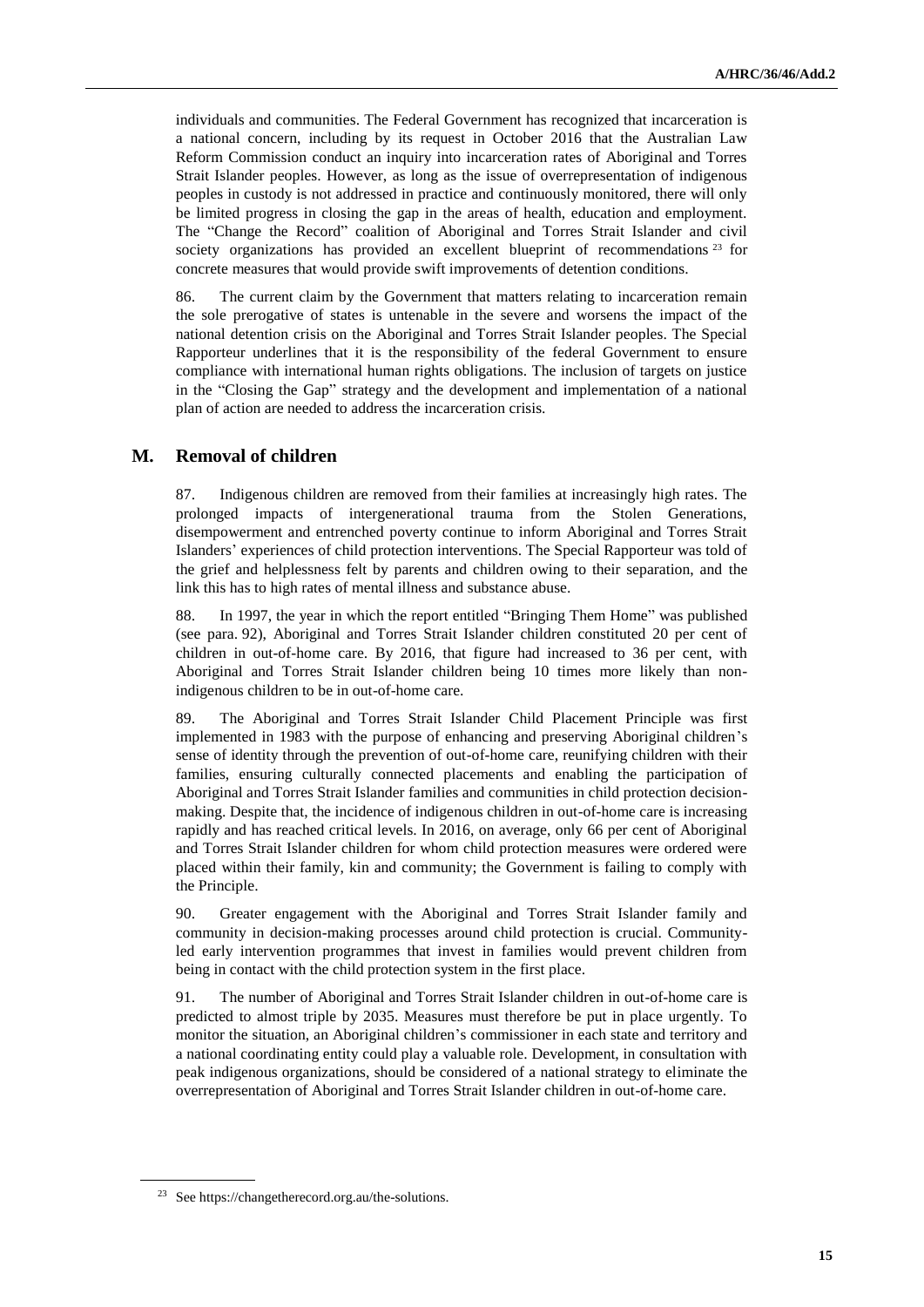#### **N. Stolen Generations and reparation**

92. 2017 marks the twentieth anniversary of the publication of "Bringing Them Home", <sup>24</sup> the report on "stolen children" that concluded that the forced removal of Aboriginal and Torres Strait Islander children had been genocidal and had constituted a crime against humanity for which reparation was due under international law. The forced removals had ruptured cultural ties, broken down family and social structures and resulted in intergenerational trauma that continued to disadvantage indigenous communities. There were links between past and present child removal practices as indigenous peoples who had themselves been placed in institutions never experienced growing up in a family environment, placing them at a disadvantage in developing their own parenting skills. The Special Rapporteur learned about instances where three generations of children had been removed from their families and placed in institutions.

93. The Special Rapporteur welcomes the ongoing Stolen Generations reparations schemes in New South Wales and South Australia and the reparations already paid in Tasmania, and reiterates the recommendation in "Bringing Them Home", also supported by the Australian Human Rights Commission, that a comprehensive national mechanism be established to ensure that adequate reparations, including compensation, are provided to the victims of the Stolen Generations policies.

#### **O. Violence against women**

94. Discrimination against Aboriginal and Torres Strait Islander women on the grounds of gender, race and class is structurally and institutionally entrenched. This discrimination, coupled with the lack of culturally appropriate measures to address the issue, fosters a disturbing pattern of violence against Aboriginal and Torres Strait Islander women. Indigenous women are 10 times more likely to die of violent assault and 32 times more likely to be hospitalized as a result of violence-related assault compared with nonindigenous women.

95. Those statistics may not reflect the actual numbers owing to high underreporting rates, estimated at 90 per cent. Underreporting is related to the issue of distrust of the current system, highlighting the importance of Aboriginal community-led programmes where women can regain trust and seek out culturally safe service provision. Some women do not report family violence out of fear that their children may be removed. The Special Rapporteur was troubled by information indicating that certain Aboriginal family violence prevention legal services had to turn away 30 to 40 per cent of women seeking assistance owing to a lack of resources. She urges that additional financial support to those legal services be provided and based on a national needs-based assessment.

96. Family violence is an intersectional concern that overlaps with homelessness, poverty, incarceration, health and the removal of children. If not tackled comprehensively, family violence will remain cyclical and undermine efforts to address related issues. In 2016, the Government launched the Third Action Plan of the National Plan to Reduce Violence Against Women and Their Children, which lists among its priorities Aboriginal and Torres Strait Islander women and children. However, the Special Rapporteur concurs with the Special Rapporteur on violence against women that a specific national action plan on violence against Aboriginal and Torres Strait Islander women is needed and should be developed in close consultation with indigenous women and other relevant stakeholders.

#### **P. Political participation**

97. Currently only 50 per cent of the Aboriginal and Torres Strait Islander population is on the electoral role. This is partly due to eligible voter criteria, including the requirement of a fixed address and a ban on voting by prisoners serving a sentence of more than three

<sup>24</sup> See https://healingfoundation.org.au/bth20/.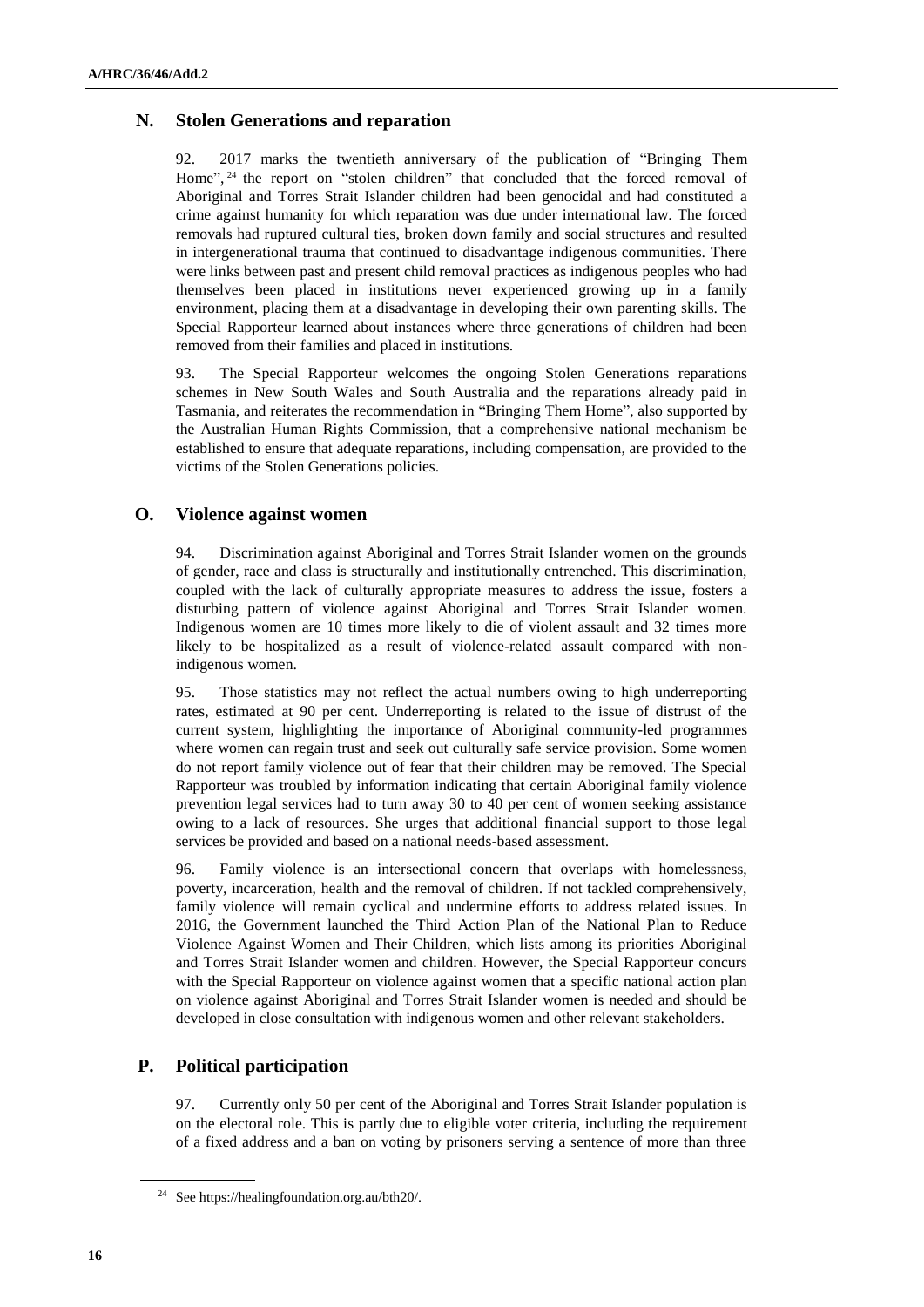years, which disproportionately affects indigenous peoples.<sup>25</sup> The Special Rapporteur was informed about measures in place by the Australian Electoral Commission to increase the number of indigenous voters, but urges that those measures be reinforced, in consultation with indigenous communities and organizations, as a matter of priority in order to improve Aboriginal and Torres Strait Islanders' exercise of their right to political participation.

#### **Q. Land rights and native title**

98. As with other indigenous peoples around the world, land rights are central to the cultural identity and economic development of Aboriginal and Torres Strait Islanders. 2017 marks the twenty-fifth anniversary of the landmark Mabo decision, which held that the common law of Australia recognized native titles held by indigenous peoples to their traditional lands. The decision led to the adoption of the Native Title Act 1993 (Cth), which set out the processes for determining native title rights. The rights of Aboriginals and Torres Strait Islanders to around 30 per cent of the land area of the country are formally recognized, yet in most instances only "non-exclusive" rights are recognized. A further 27 per cent of Australia territory is subject to native title claims, processes that are extremely protracted.

99. In order to succeed, claimants under the Native Title Act must prove that they have had an uninterrupted connection to the area being claimed, and that they have continued to practice their traditional laws and customs. This is an extraordinary challenge and burden of proof in the context of the historical forced removal and dispossession policies of Australia. The Special Rapporteur furthermore notes the complex system with multiple and overlapping legal regimes applicable to native title claims and land rights at the federal, state and territory levels. There are insufficient indigenous legal professionals with expertise on land rights claims, which continues to disadvantage communities seeking to exercise their rights.

100. Aboriginal and Torres Strait Islanders have been negotiating Indigenous Land Use Agreements for years in order to, for instance, resolve native title claims or benefit from development activities carried out on their lands. While some Agreements are controversial, others are not and have brought important economic benefits for indigenous communities.

101. In its *McGlade* decision of 2 February 2017, the Federal Court created legal uncertainty by requiring that, in order to be valid, indigenous land use agreements should be signed by all native title claimants. The Government reacted by proposing a bill to amend the Native Title Act. The bill, passed on 14 June 2017, validates existing agreements already negotiated and registered before the *McGlade* decision, even though they had not been signed by all native title claimants. In that regard, the Special Rapporteur recalls that the principle of free, informed and prior consent does not require the consent of all. Having said that, there are many different types of indigenous land use agreements and some have far-reaching consequences on native title rights and even lead to the surrender of all native title (as in the *McGlade* case).

102. The Special Rapporteur appreciated learning about the joint management of protected areas for conservation in several parts of the country, including in Kimberley. The creation and joint management of those protected areas allow traditional owners to continue to enjoy their customary practices, while providing conservation and direct employment opportunities for indigenous peoples. The Special Rapporteur was also encouraged by the highly successful government-funded indigenous rangers' programme, which supports indigenous peoples' connection to their lands, encourages cultural knowledge transfer, provides skilled employment and simultaneously contributes to conservation.<sup>26</sup>

103. During the visit, she was informed about successful native title claimants who wished to declare their lands protected areas but faced administrative obstacles in doing so. She encourages the authorities to take steps to facilitate the extension of protected areas

<sup>25</sup> See https://freedomhouse.org/report/freedom-world/2016/australia.

<sup>26</sup> See www.dpmc.gov.au/indigenous-affairs/environment/indigenous-rangers-working-country.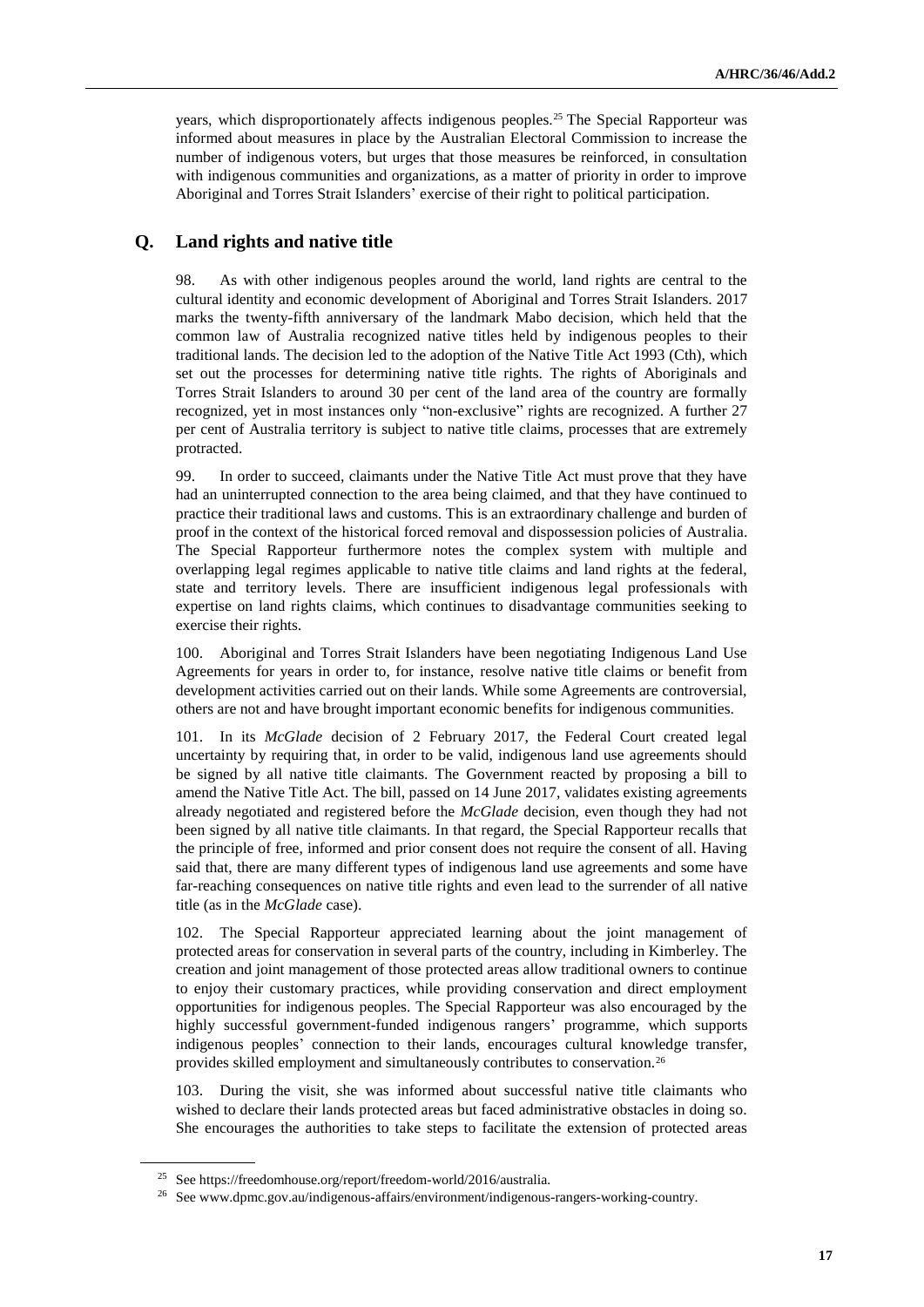when requested by Aboriginal and Torres Strait Islander Peoples. Following her mission, she was pleased to learn about the designation of additional federal funding allocations for protected areas.

## **VI. Conclusions and recommendations**

104. **While the Government has adopted numerous policies to address the socioeconomic disadvantage of Aboriginal and Torres Strait Islanders, those policies do not duly respect the rights to self-determination and to full and effective participation. The compounded effect of the policies contributes to the failure to deliver on the targets in the areas of health, education and employment in the "Closing the Gap" strategy and fuels the escalating and critical incarceration and child removal rates of Aboriginal and Torres Strait Islanders. Comprehensive revision of the policies needs to be a national priority, and the consequences and prevalence of intergenerational trauma and racism must be acknowledged and addressed. Aboriginal and Torres Strait Islanders require better recognition and active participation in Australian society.**

105. **The Special Rapporteur was particularly impressed and inspired by the strength of spirit and commitment of Aboriginal and Torres Strait Islanders to develop innovative measures to support their own communities. Over the past decade, indigenous-led peak bodies have been established and have grown in a wide range of areas, and have developed valuable expertise. In June 2016, the "Redfern Statement" was launched by indigenous peak organizations from all sectors. It lays out six key priority areas and recommendations and covers issues ranging from engagement, health, justice, violence prevention, disability, children and families and calls for a new dialogue with the Government to address some of the major challenges facing Aboriginal and Torres Strait Islander peoples.** 

106. **The Special Rapporteur observed effective indigenous community-led initiatives in a range of areas, including public health, housing, education, child protection, conservation and administration of justice, which all have the potential of making immediate positive changes in the lives of Aboriginal and Torres Strait Islanders. The Government could achieve significant progress in realizing the rights of indigenous peoples if it consulted, financially supported and worked hand-in-hand with those organizations.**

#### **Recommendations to the Government**

107. **With respect to the institutional and legal framework, the Special Rapporteur recommends that the Government:** 

(a) **Place full political weight behind and act on the proposals put forth by the Referendum Council, including the establishment of a "First Nations Voice" in the Constitution and of a commission for treaty negotiation and truth-telling. Such measures would carry momentous significance to resetting the relationship with the First Peoples of Australia;**

(b) **Collaborate closely with and pay due attention to implementation of the recommendations of the Aboriginal and Torres Strait Islander Social Justice Commissioner;**

(c) **Pay due attention to the recommendations of the Parliamentary Joint Committee on Human Rights in its scrutiny reports of draft bills, review of the "Stronger Futures" legislation in the Northern Territory (2016) and inquiry on amendments to the Racial Discrimination Act (2017);** 

(d) **Include the United Nations Declaration on the Rights of Indigenous Peoples in the definition of human rights in the Human Rights (Parliamentary Scrutiny) Act of 2011;**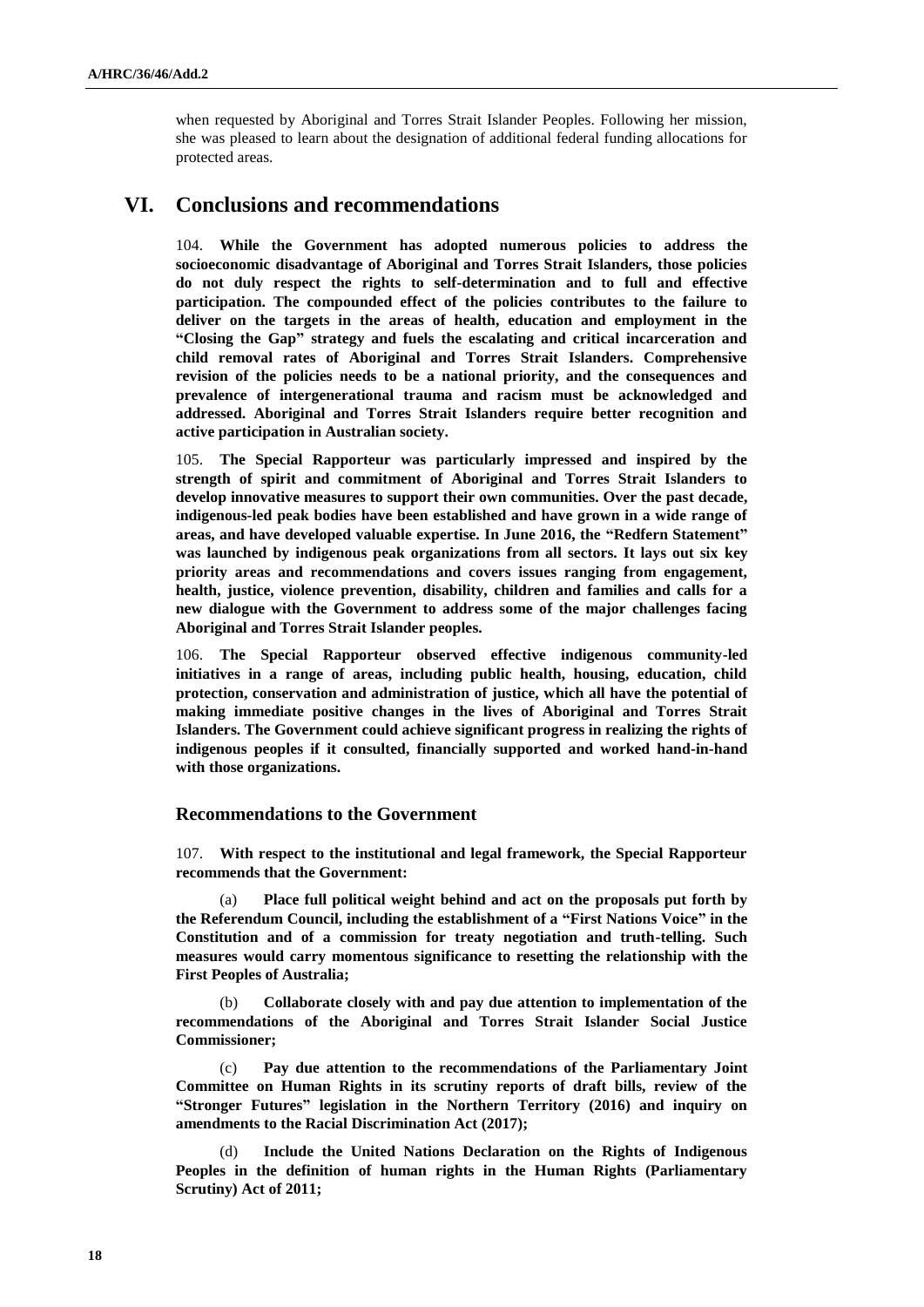(e) **Create a parliamentary joint committee on indigenous affairs to advance indigenous rights in a bi-partisan manner;**

(f) **Elaborate a comprehensive bill of human rights within the federal Constitution and a human rights act that include due recognition of the provisions in the Declaration.**

108. **Regarding self-determination and participation, the Special Rapporteur recommends that the Government:**

(a) **Revise the "Indigenous Advancement Strategy" and the "Closing the Gap" strategy targets in consultation with the Aboriginal and Torres Strait Islander Social Justice Commissioner, the National Congress, the Indigenous Advisory Council and relevant peak indigenous organizations;**

(b) **Amend the "Closing the Gap" strategy to include specific targets to reduce of detention rates, child removal incidence and violence against women;** 

(c) **Renew national partnership arrangements between the Commonwealth and state jurisdictions, enhance coordination between federal- and state-level implementation and improve data collection for more effective annual monitoring of progress;** 

(d) **Transfer responsibility for local programme implementation to indigenous-led organizations to build capacity and their ability to exercise selfdetermination;**

(e) **Reinstate funding for the National Congress and ensure that the Government holds regular meetings to consult with the National Congress;**

(f) **Develop, in partnership with indigenous peoples, a national strategy to give effect to the United Nations Declaration on the Rights of Indigenous Peoples and the World Conference on Indigenous Peoples Outcome Document;**

(g) **Establish mandatory training for civil servants on the provisions in the Declaration, notably the rights to self-determination, participation and free, prior and informed consent.**

109. **Concerning health services, the Special Rapporteur recommends that the Government:**

(a) **Invest in partnerships that recognize the leadership of Aboriginal and Torres Strait Islanders in implementing the National Aboriginal and Torres Strait Islander Health Plan;**

(b) **Increase support for Aboriginal Community Controlled Health Services and training of indigenous health professionals;**

(c) **Provide mandatory training on cultural awareness for non-indigenous medical professionals;**

(d) **Finalize and resource the National Plan for Aboriginal and Torres Strait Islander Mental Health and Social and Emotional Well-being and address intergenerational trauma more in more culturally appropriate and effective ways;**

Provide sustained long-term support for indigenous-led health research.

110. **On the subject of education, the Special Rapporteur recommends that the Government:**

Consult with indigenous communities in the development of education **policies, implement school curricula that are culturally sensitive and increase the provision of bilingual education;**

(b) **Apply a trauma-informed approach to education that identifies the barriers to attendance and assists parents and families to improve student attendance, rather than the application of financial penalties that further disadvantages children who already live in poverty;**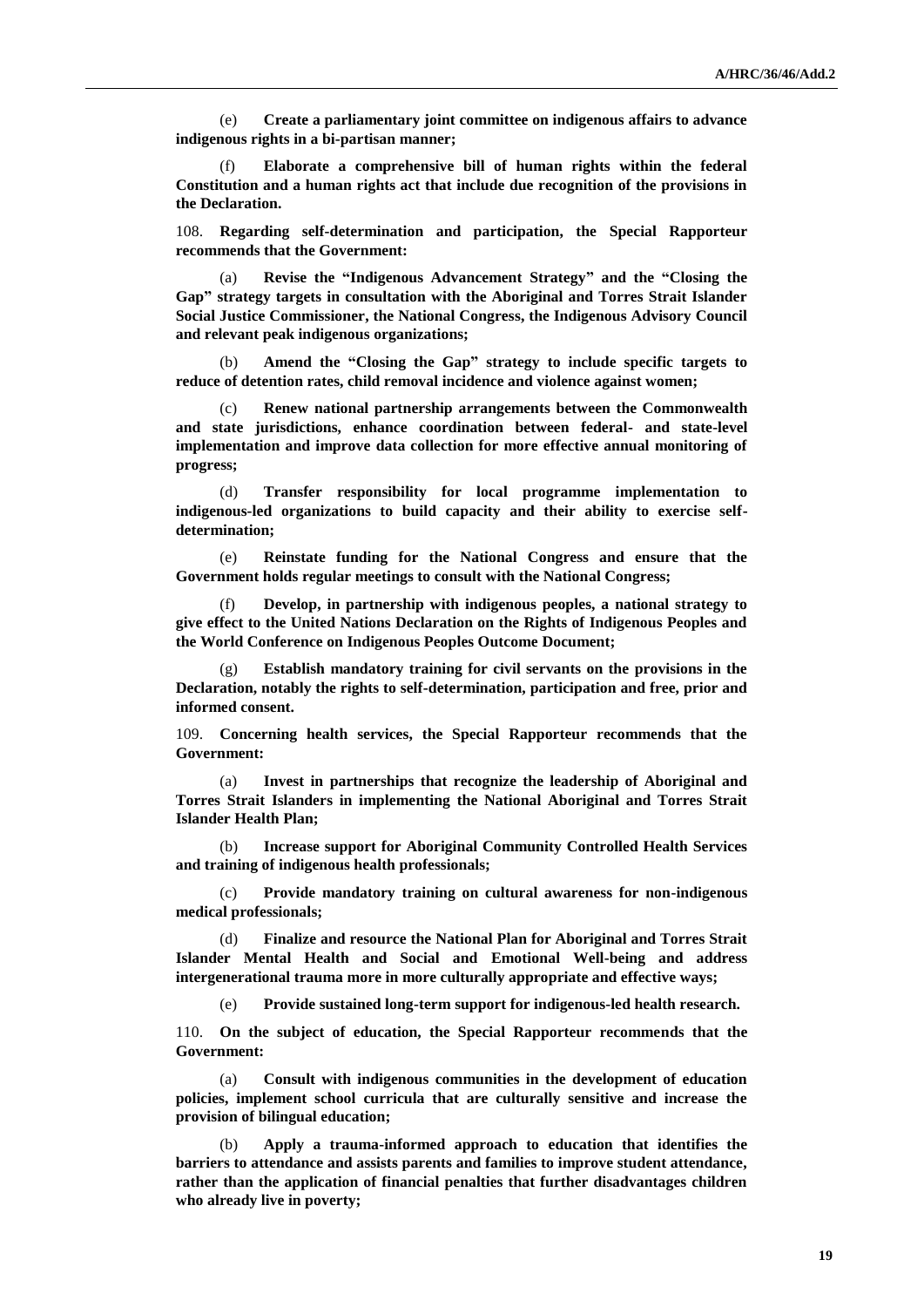(c) **Conduct a comprehensive review of the mainstream education curricula to ensure the inclusion of components on Aboriginal and Torres Strait Islander history and the impact of colonization.**

111. **Concerning employment, the Special Rapporteur recommends that the Government reform the Community Development Programme in consultation with indigenous communities, remove discriminatory and punitive measures and reconstruct the unemployment scheme in remote areas around positive incentives and long-term opportunities.**

112. **With respect to housing, the Special Rapporteur recommends that the Government:**

(a) **Take measures, in consultation with indigenous organizations and communities, to develop housing strategies and increase and improve the availability of remote, regional and urban housing. Provide specific housing support to enable Aboriginal and Torres Strait Islander Peoples to remain on their lands rather than migrate to urban areas;**

(b) **Identify and address barriers to housing for families with children and provide urgent responses to families at risk of having a child taken into care when inadequate housing forms part of the risk.**

113. **Concerning incarceration and the administration of justice, the Special Rapporteur recommends that the Government:**

Ratify as a matter of urgency the Optional Protocol of the Convention **against Torture and Other Cruel, Inhuman or Degrading Treatment or Punishment and establish an independent national preventive mechanism for regular detention monitoring visits;**

(b) **Adopt, through the Council of Australian Governments, solid commitments and a national plan of action to address the incarceration crisis of Aboriginals and Torres Strait Islander peoples as a matter of national priority;**

(c) **Implement the recommendations by the Australian Law Reform Commission Inquiry into the Incarceration of Aboriginals and Torres Strait Islander peoples and the Royal Commission into Youth Detention in the Northern Territory;**

(d) **Abolish paperless arrest and mandatory sentencing laws and review fine default legislation, as their application is discriminatory in practice;**

(e) **Ensure that there are investigations and accountability, both for civil and criminal liability, for abuses and deaths in detention of Aboriginals and Torres Strait Islanders and that the responsibility to provide reparation is assumed by the State;**

(f) **Provide adequate and long-term funding for Aboriginal and Torres Strait Islander legal services based on a national mapping of unmet needs;**

(g) **Introduce custody notification services in all States and Territories;**

(h) **Ensure that culturally appropriate medical care, including mental health services, are available in all detention facilities;**

Increase the age of criminal responsibility from 10 years to at least 12 **years, in accordance with international standards. Detention of children should be a measure of last resort;**

(j) **Withdraw its reservation to the Convention on the Rights of the Child and ensure that no children are held together with adults;**

(k) **Provide all personnel in detention facilities with training on culturally sensitive child care;**

(l) **Conduct a comprehensive assessment of existing diversion and justice reinvestment programmes and replicate, in consultation with local communities, such measures in targeted areas across the country;**